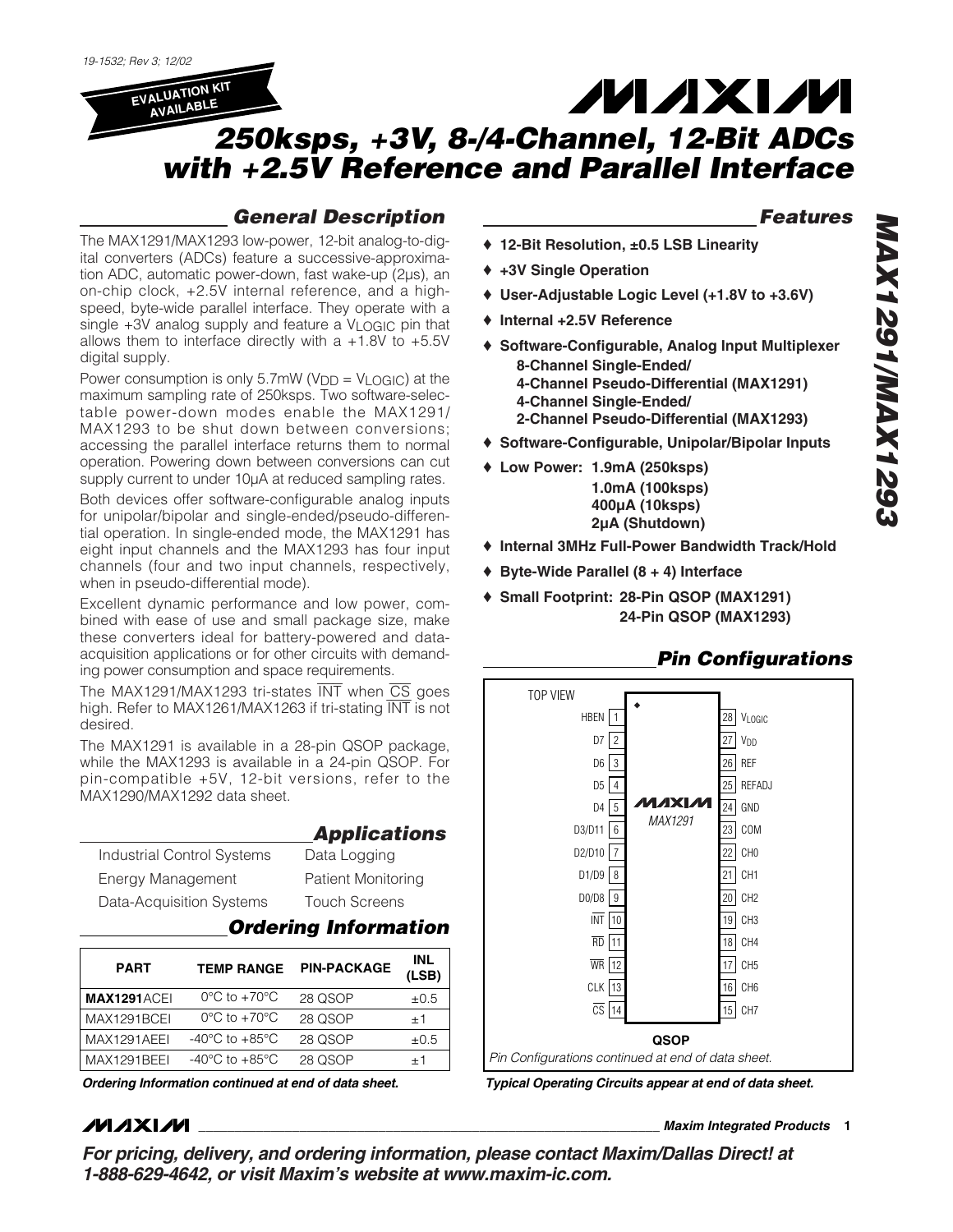### **ABSOLUTE MAXIMUM RATINGS**

| Digital Outputs (D0-D11, INT) to GND-0.3V to (VLOGIC + 0.3V) |  |
|--------------------------------------------------------------|--|

| Continuous Power Dissipation ( $T_A = +70^{\circ}C$ ) |
|-------------------------------------------------------|
| 24-Pin QSOP (derate 9.5mW/°C above +70°C) 762mW       |
| 28-Pin QSOP (derate 8.00mW/°C above +70°C) 667mW      |
| <b>Operating Temperature Ranges</b>                   |
|                                                       |
|                                                       |
|                                                       |
| Lead Temperature (soldering, 10s) +300°C              |
|                                                       |

*Stresses beyond those listed under "Absolute Maximum Ratings" may cause permanent damage to the device. These are stress ratings only, and functional operation of the device at these or any other conditions beyond those indicated in the operational sections of the specifications is not implied. Exposure to absolute maximum rating conditions for extended periods may affect device reliability.*

### **ELECTRICAL CHARACTERISTICS**

(V<sub>DD</sub> = V<sub>LOGIC</sub> = +2.7V to +3.6V, COM = GND, REFADJ = V<sub>DD</sub>, V<sub>REF</sub> = +2.5V, 4.7µF capacitor at REF pin, f<sub>CLK</sub> = 4.8MHz (50% duty cycle); TA = TMIN to TMAX, unless otherwise noted. Typical values are at TA =  $+25^{\circ}$ C.)

| <b>PARAMETER</b>                                                   | <b>SYMBOL</b> | <b>CONDITIONS</b>                                                                                                                                            | <b>MIN</b> | <b>TYP</b> | <b>MAX</b> | <b>UNITS</b> |
|--------------------------------------------------------------------|---------------|--------------------------------------------------------------------------------------------------------------------------------------------------------------|------------|------------|------------|--------------|
| DC ACCURACY (Note 1)                                               |               |                                                                                                                                                              |            |            |            |              |
| Resolution                                                         | <b>RES</b>    |                                                                                                                                                              | 12         |            |            | <b>Bits</b>  |
| Relative Accuracy (Note 2)                                         | <b>INL</b>    | <b>MAX129 A</b>                                                                                                                                              |            |            | ±0.5       | <b>LSB</b>   |
|                                                                    |               | MAX129_B                                                                                                                                                     |            |            | ±1         |              |
| <b>Differential Nonlinearity</b>                                   | <b>DNL</b>    | No missing codes over temperature                                                                                                                            |            |            | ±1         | <b>LSB</b>   |
| Offset Error                                                       |               |                                                                                                                                                              |            |            | ±4         | <b>LSB</b>   |
| Gain Error (Note 3)                                                |               |                                                                                                                                                              |            |            | ±4         | <b>LSB</b>   |
| Gain Temperature Coefficient                                       |               |                                                                                                                                                              |            | ±2.0       |            | ppm/°C       |
| Channel-to-Channel Offset<br>Matching                              |               |                                                                                                                                                              |            | ±0.2       |            | <b>LSB</b>   |
|                                                                    |               | <b>DYNAMIC SPECIFICATIONS</b> (f <sub>IN(sine wave) = 50kHz, V<sub>IN</sub> = 2.5Vp-p, 250ksps, external f<sub>CLK</sub> = 4.8MHz, bipolar input mode)</sub> |            |            |            |              |
| Signal-to-Noise Plus Distortion                                    | <b>SINAD</b>  |                                                                                                                                                              | 67         | 70         |            | dB           |
| <b>Total Harmonic Distortion</b><br>(including 5th-order harmonic) | <b>THD</b>    |                                                                                                                                                              |            |            | $-78$      | dB           |
| Spurious-Free Dynamic Range                                        | <b>SFDR</b>   |                                                                                                                                                              | 80         |            |            | dB           |
| Intermodulation Distortion                                         | <b>IMD</b>    | $f_{\text{IN1}} = 49kHz$ , $f_{\text{IN2}} = 52kHz$                                                                                                          |            | 76         |            | dB           |
| Channel-to-Channel Crosstalk                                       |               | $f_{IN}$ = 125kHz, $V_{IN}$ = 2.5Vp-p (Note 4)                                                                                                               |            | $-78$      |            | dB           |
| Full-Linear Bandwidth                                              |               | SINAD > 68dB                                                                                                                                                 |            | 250        |            | kHz          |
| Full-Power Bandwidth                                               |               | -3dB rolloff                                                                                                                                                 |            | 3          |            | <b>MHz</b>   |
| <b>CONVERSION RATE</b>                                             |               |                                                                                                                                                              |            |            |            |              |
|                                                                    |               | External clock mode                                                                                                                                          | 3.3        |            |            |              |
| Conversion Time (Note 5)                                           | tconv         | External acquisition/internal clock mode                                                                                                                     | 2.5        | 3.0        | 3.5        | $\mu s$      |
|                                                                    |               | Internal acquisition/internal clock mode                                                                                                                     | 3.2        | 3.6        | 4.1        |              |
| Track/Hold Acquisition Time                                        | taco          |                                                                                                                                                              |            |            | 625        | ns           |
| Aperture Delay                                                     |               | External acquisition or external clock mode                                                                                                                  |            | 50         |            | ns           |
| Aperture Jitter                                                    |               | External acquisition or external clock mode                                                                                                                  |            | < 50       |            | ps           |
|                                                                    |               | Internal acquisition/internal clock mode                                                                                                                     |            | $<$ 200    |            |              |
| <b>External Clock Frequency</b>                                    | fcLK          |                                                                                                                                                              | 0.1        |            | 4.8        | MHz          |
| Duty Cycle                                                         |               |                                                                                                                                                              | 30         |            | 70         | $\%$         |

**MAXM**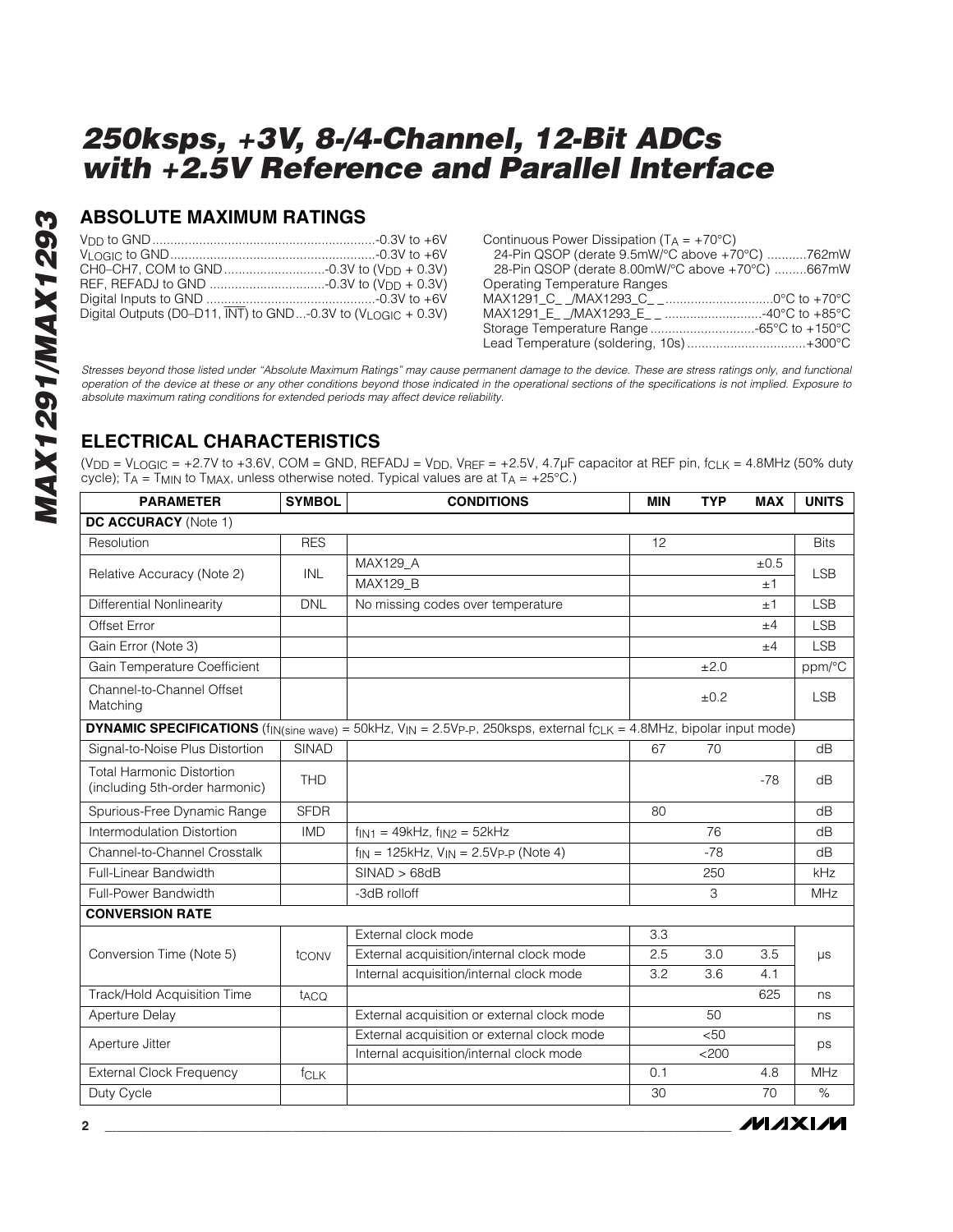### **ELECTRICAL CHARACTERISTICS (continued)**

(V<sub>DD</sub> = V<sub>LOGIC</sub> = +2.7V to +3.6V, COM = GND, REFADJ = V<sub>DD</sub>, V<sub>REF</sub> = +2.5V, 4.7µF capacitor at REF pin, f<sub>CLK</sub> = 4.8MHz (50% duty cycle); TA = TMIN to TMAX unless otherwise noted. Typical values are at TA =  $+25^{\circ}$ C.)

| <b>PARAMETER</b>                                            | <b>SYMBOL</b>           | <b>CONDITIONS</b>                                 | <b>MIN</b>        | <b>TYP</b> | <b>MAX</b>                   | <b>UNITS</b> |  |
|-------------------------------------------------------------|-------------------------|---------------------------------------------------|-------------------|------------|------------------------------|--------------|--|
| <b>ANALOG INPUTS</b>                                        |                         |                                                   |                   |            |                              |              |  |
| Analog Input Voltage Range<br>Single-Ended and Differential | $V_{IN}$                | Unipolar, $V_{COM} = 0$                           | $\mathbf 0$       |            | <b>VREF</b>                  | $\vee$       |  |
| (Note 6)                                                    |                         | Bipolar, V <sub>COM</sub> = V <sub>REF</sub> / 2  | $-V$ REF $/2$     |            | $+V$ REF/2                   |              |  |
| Multiplexer Leakage Current                                 |                         | On/off-leakage current, $V_{IN} = 0$ or $V_{DD}$  |                   | ±0.01      | ±1                           | μA           |  |
| Input Capacitance                                           | $C_{IN}$                |                                                   |                   | 12         |                              | pF           |  |
| <b>INTERNAL REFERENCE</b>                                   |                         |                                                   |                   |            |                              |              |  |
| <b>REF Output Voltage</b>                                   |                         |                                                   | 2.49              | 2.5        | 2.51                         | $\vee$       |  |
| <b>REF Short-Circuit Current</b>                            |                         |                                                   |                   | 15         |                              | mA           |  |
| <b>REF Temperature Coefficient</b>                          | <b>TC<sub>REF</sub></b> | $T_A = 0^\circ \text{C}$ to +70 $^\circ \text{C}$ |                   | ±20        |                              | ppm/°C       |  |
| REFADJ Input Range                                          |                         | For small adjustments                             |                   | ±100       |                              | mV           |  |
| REFADJ High Threshold                                       |                         | To power down the internal reference              | $V_{DD} - 1.0$    |            |                              | $\vee$       |  |
| Load Regulation (Note 7)                                    |                         | 0 to 0.5mA output load                            |                   | 0.2        |                              | mV/mA        |  |
| Capacitive Bypass at REFADJ                                 |                         |                                                   |                   | 0.01       | $\mathbf{1}$                 | μF           |  |
| Capacitive Bypass at REF                                    |                         |                                                   | 4.7               |            | 10                           | μF           |  |
| <b>EXTERNAL REFERENCE AT REF</b>                            |                         |                                                   |                   |            |                              |              |  |
| REF Input Voltage Range                                     | <b>VREF</b>             |                                                   | 1.0               |            | $VDD +$<br>50 <sub>m</sub> V | $\vee$       |  |
|                                                             |                         | $V_{REF} = 2.5V$ , fsample = 250ksps              |                   | 200        | 300                          |              |  |
| <b>REF Input Current</b>                                    | <b>IREF</b>             | Shutdown mode                                     |                   |            | 2                            | μA           |  |
| <b>DIGITAL INPUTS AND OUTPUTS</b>                           |                         |                                                   |                   |            |                              |              |  |
| Input High Voltage                                          | V <sub>IH</sub>         | $V_{LOGIC} = 2.7V$                                | 2.0               |            |                              |              |  |
|                                                             |                         | $V_{LOGIC} = 1.8V$                                | 1.5               |            |                              | $\vee$       |  |
| Input Low Voltage                                           | $V_{IL}$                | $V_{LOGIC} = 2.7V$                                |                   |            | 0.8                          | $\vee$       |  |
|                                                             |                         | $V_{LOGIC} = 1.8V$                                |                   |            | 0.5                          |              |  |
| Input Hysteresis                                            | $V_{HYS}$               |                                                   |                   | 200        |                              | mV           |  |
| Input Leakage Current                                       | <b>I<sub>IN</sub></b>   | $V_{IN} = 0$ or $V_{DD}$                          |                   | ±0.1       | ±1                           | μA           |  |
| Input Capacitance                                           | $C_{IN}$                |                                                   |                   | 15         |                              | pF           |  |
| Output Low Voltage                                          | $V_{OL}$                | $I_{SINK} = 1.6mA$                                |                   |            | 0.4                          | $\vee$       |  |
| Output High Voltage                                         | VOH                     | $I$ SOURCE = 1 $mA$                               | $V_{LOGIC}$ - 0.5 |            |                              | V            |  |
| Three-State Leakage Current                                 | <b>ILEAKAGE</b>         | $\overline{\overline{\text{CS}}}$ = $V_{DD}$      |                   | ±0.1       | ±1                           | μA           |  |
| Three-State Output Capacitance                              | COUT                    | $\overline{\overline{\text{CS}}}=V_{\text{DD}}$   |                   | 15         |                              | pF           |  |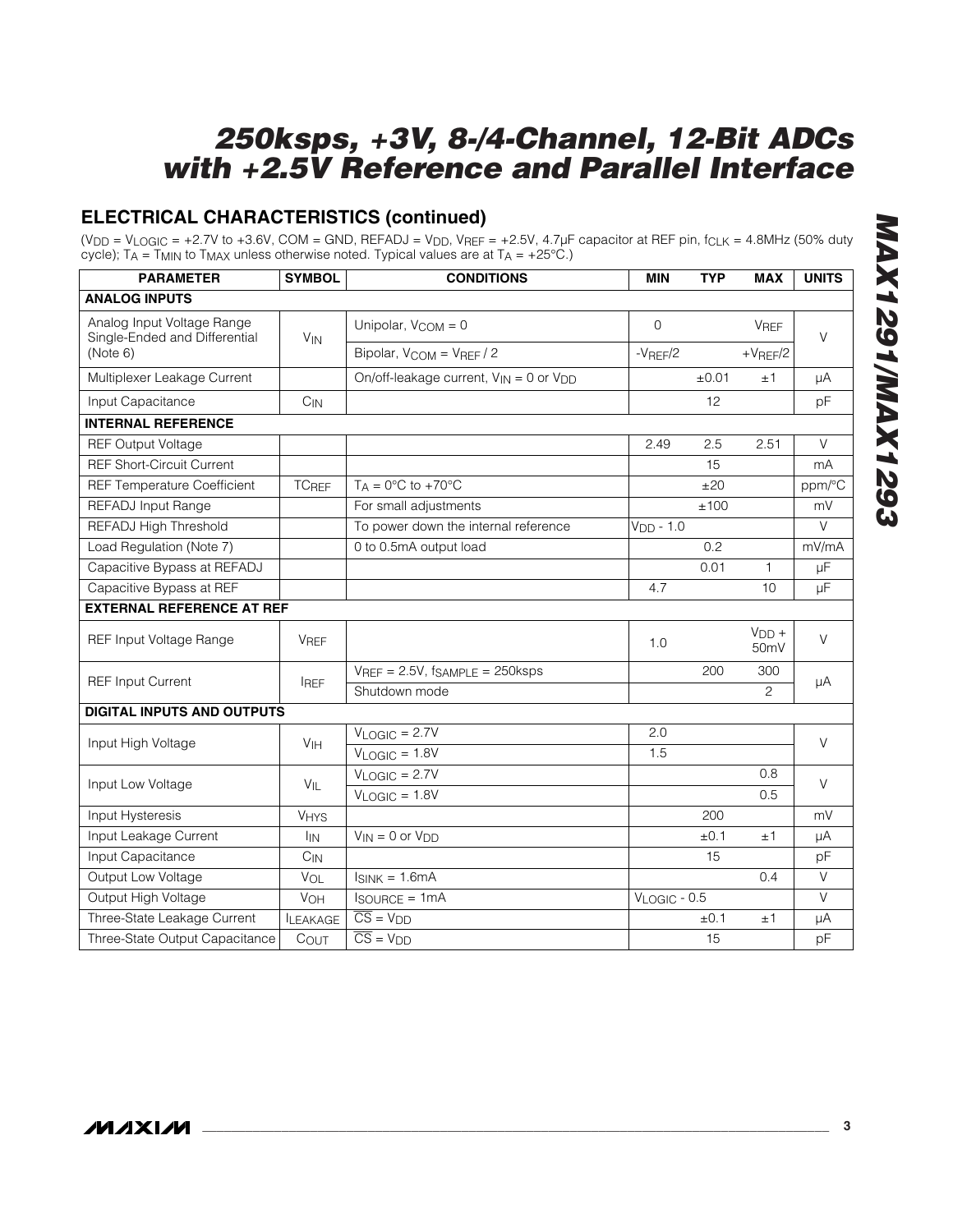# **ELECTRICAL CHARACTERISTICS (continued)**

(V<sub>DD</sub> = V<sub>LOGIC</sub> = +2.7V to +3.6V, COM = GND, REFADJ = V<sub>DD</sub>, V<sub>REF</sub> = +2.5V, 4.7µF capacitor at REF pin, f<sub>CLK</sub> = 4.8MHz (50% duty cycle);  $TA = TMIN$  to  $TMAX$  unless otherwise noted. Typical values are at  $TA = +25^{\circ}C$ .)

| <b>PARAMETER</b>            | <b>SYMBOL</b>         | <b>CONDITIONS</b>                         |                         | <b>MIN</b> | <b>TYP</b>    | <b>MAX</b>     | <b>UNITS</b> |
|-----------------------------|-----------------------|-------------------------------------------|-------------------------|------------|---------------|----------------|--------------|
| <b>POWER REQUIREMENTS</b>   |                       |                                           |                         |            |               |                |              |
| Analog Supply Voltage       | <b>V<sub>DD</sub></b> |                                           |                         | 2.7        |               | 3.6            | V            |
| Digital Supply Voltage      | <b>VLOGIC</b>         |                                           |                         | 1.8        |               | $VDD +$<br>0.3 | V            |
|                             | loo                   | Operating mode,<br>$fsAMPLE = 250ksps$    | Internal reference      |            | 2.3           | 2.6            | mA           |
|                             |                       |                                           | External reference      |            | 1.9           | 2.3            |              |
| Positive Supply Current     |                       | Standby mode                              | Internal reference      |            | 0.9           | 1.2            |              |
|                             |                       |                                           | External reference      |            | 0.5           | 0.8            |              |
|                             |                       | Shutdown mode                             |                         |            | 2             | 10             | μA           |
| V <sub>I</sub> OGIC Current |                       | $C_{L} = 20pF$                            | $f_{SAMPLE} = 250$ ksps |            |               | 150            | μA           |
|                             | <b>LOGIC</b>          |                                           | Not converting          |            | $\mathcal{P}$ | 10             |              |
| Power-Supply Rejection      | <b>PSR</b>            | $V_{DD} = 3V \pm 10\%$ , full-scale input |                         |            | $\pm 0.4$     | ±0.9           | mV           |

### **TIMING CHARACTERISTICS**

( $V_{DD}$  =  $V_{LOGIC}$  = +2.7V to +3.6V, COM = GND, REFADJ =  $V_{DD}$ ,  $V_{REF}$  = +2.5V, 4.7 $\mu$ F capacitor at REF pin, f<sub>CLK</sub> = 4.8MHz (50% duty cycle);  $TA = TMIN$  to  $TMAX$ , unless otherwise noted. Typical values are at  $TA = +25^{\circ}C$ .)

| <b>PARAMETER</b>                                                      | <b>SYMBOL</b>   | <b>CONDITIONS</b>         | <b>MIN</b>     | <b>TYP</b> | <b>MAX</b> | <b>UNITS</b> |
|-----------------------------------------------------------------------|-----------------|---------------------------|----------------|------------|------------|--------------|
| <b>CLK Period</b>                                                     | tcp             |                           | 208            |            |            | ns           |
| CLK Pulse Width High                                                  | tch             |                           | 40             |            |            | ns           |
| <b>CLK Pulse Width Low</b>                                            | tcL             |                           | 40             |            |            | ns           |
| Data Valid to WR Rise Time                                            | tps             |                           | 40             |            |            | ns           |
| WR Rise to Data Valid Hold Time                                       | t <sub>DH</sub> |                           | $\overline{0}$ |            |            | ns           |
| WR to CLK Fall Setup Time                                             | tcws            |                           | 40             |            |            | ns           |
| CLK Fall to WR Hold Time                                              | tcwh            |                           | 40             |            |            | ns           |
| $\overline{\text{CS}}$ to CLK or $\overline{\text{WR}}$<br>Setup Time | tcsws           |                           | 60             |            |            | ns           |
| CLK or $\overline{\text{WR}}$ to $\overline{\text{CS}}$<br>Hold Time  | tcswh           |                           | 0              |            |            | ns           |
| CS Pulse Width                                                        | tcs             |                           | 100            |            |            | ns           |
| WR Pulse Width (Note 8)                                               | twR             |                           | 60             |            |            | ns           |
| CS Rise to Output Disable                                             | tтс             | $CLOAD = 20pF$ (Figure 1) | 20             |            | 100        | ns           |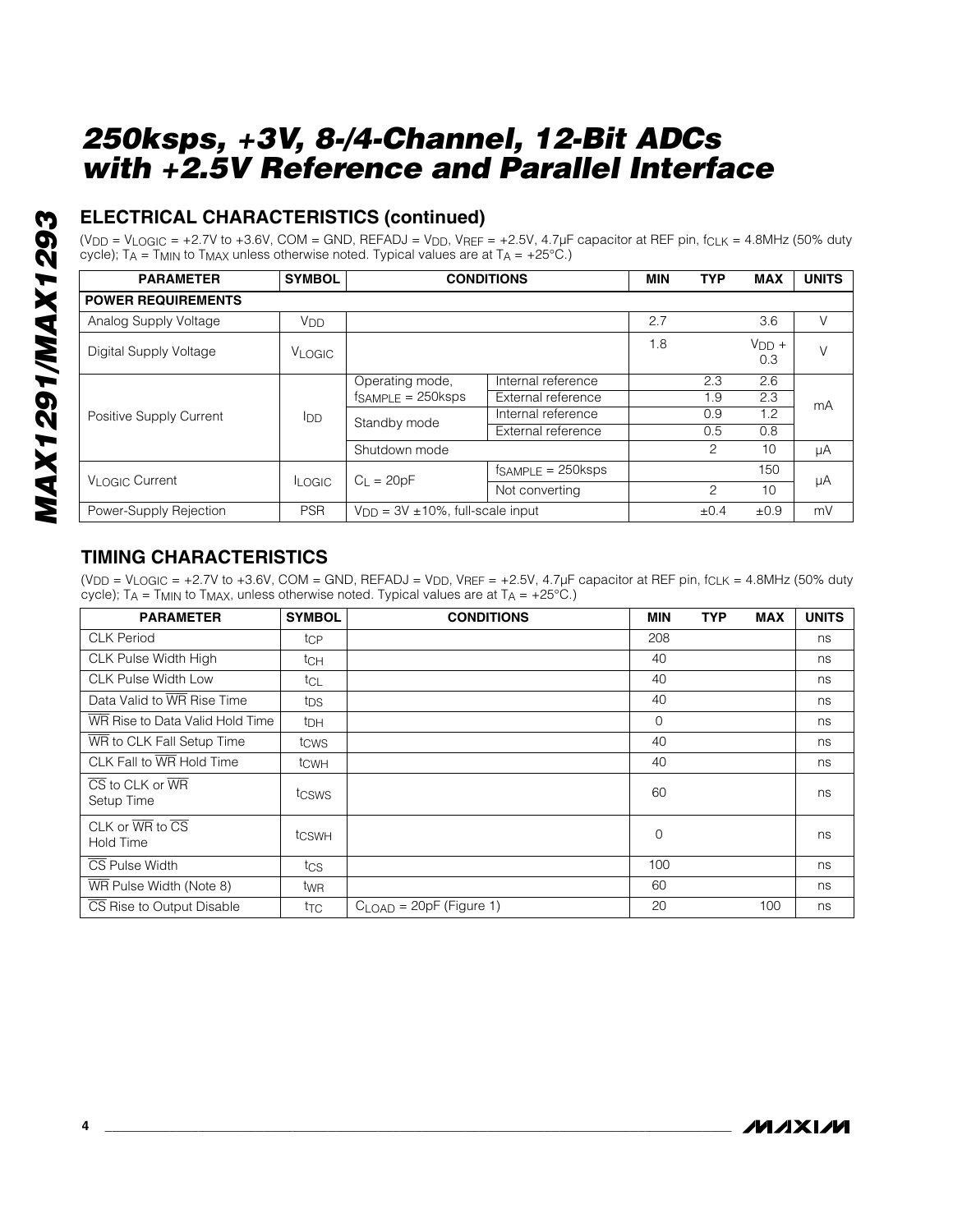### **TIMING CHARACTERISTICS (continued)**

(V<sub>DD</sub> = V<sub>LOGIC</sub> = +2.7V to +3.6V, COM = GND, REFADJ = V<sub>DD</sub>, V<sub>REF</sub> = +2.5V, 4.7µF capacitor at REF pin, f<sub>CLK</sub> = 4.8MHz (50% duty cycle);  $TA = TMIN$  to  $TMAX$ , unless otherwise noted. Typical values are at  $TA = +25^{\circ}C$ .)

| <b>PARAMETER</b>                 | <b>SYMBOL</b>    | <b>CONDITIONS</b>               | <b>MIN</b> | <b>TYP</b> | <b>MAX</b> | <b>UNITS</b> |
|----------------------------------|------------------|---------------------------------|------------|------------|------------|--------------|
| RD Rise to Output Disable        | ttr              | $CLOAD = 20pF$ , Figure 1       | 20         |            | 70         | ns           |
| RD Fall to Output Data Valid     | t <sub>DO</sub>  | $C1$ $\cap$ AD = 20pF, Figure 1 | 20         |            | 70         | ns           |
| <b>HBEN</b> to Output Data Valid | t <sub>DO1</sub> | $CL$ $OAD = 20pF$ , Figure 1    | 20         |            | 110        | ns           |
| RD Fall to INT High Delay        | tint1            | $CL$ $OAD = 20pF$ , Figure 1    |            |            | 100        | ns           |
| CS Fall to Output Data Valid     | t <sub>DO2</sub> | $CLOAD = 20pF$ , Figure 1       |            |            | 110        | ns           |

**Note 1:** Tested at V<sub>DD</sub> = +3V, COM = GND, unipolar single-ended input mode.

**Note 2:** Relative accuracy is the deviation of the analog value at any code from its theoretical value after offset and gain errors have been removed.

**Note 3:** Offset nulled.

**Note 4:** On channel is grounded; sine wave applied to off channels.

**Note 5:** Conversion time is defined as the number of clock cycles times the clock period; clock has 50% duty cycle.

**Note 6:** Input voltage range referenced to negative input. The absolute range for the analog inputs is from GND to V<sub>DD</sub>.

**Note 7:** External load should not change during conversion for specified accuracy.

**Note 8:** When bit 5 is set low for internal acquisition,  $\overline{WR}$  must not return low until after the first falling clock edge of the conversion.



*Figure 1. Load Circuits for Enable/Disable Times*

### **MAXIM**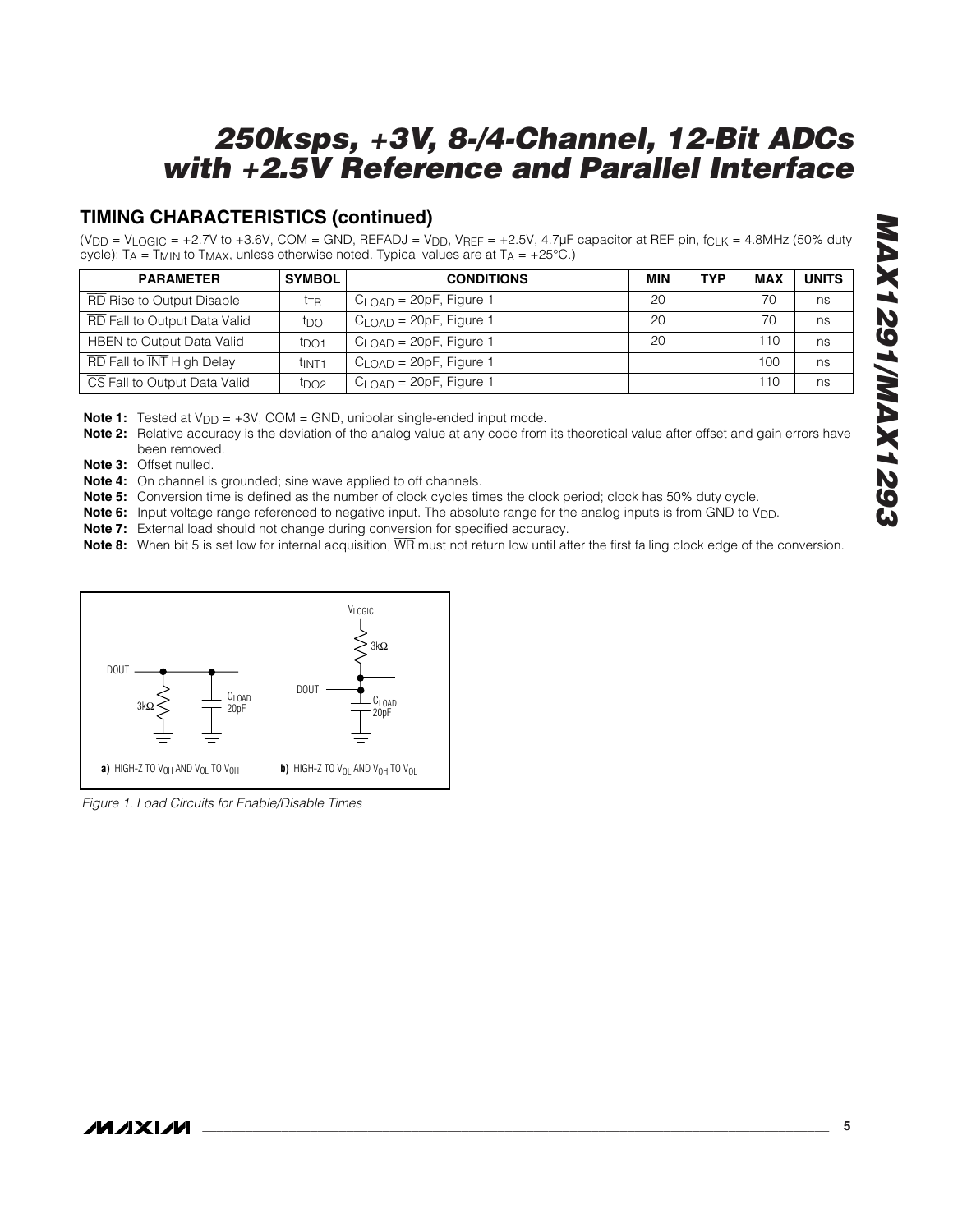*Typical Operating Characteristics*

**MAXIM** 

 $(V_{DD} = V_{LOGIC} = +3V$ ,  $V_{REF} = +2.500V$ ,  $f_{CLK} = 4.8MHz$ ,  $C_L = 20pF$ ,  $T_A = +25°C$ , unless otherwise noted.)



*MAX1291/MAX1293* MAX1291/MAX1293

**6 \_\_\_\_\_\_\_\_\_\_\_\_\_\_\_\_\_\_\_\_\_\_\_\_\_\_\_\_\_\_\_\_\_\_\_\_\_\_\_\_\_\_\_\_\_\_\_\_\_\_\_\_\_\_\_\_\_\_\_\_\_\_\_\_\_\_\_\_\_\_\_\_\_\_\_\_\_\_\_\_\_\_\_\_\_\_\_**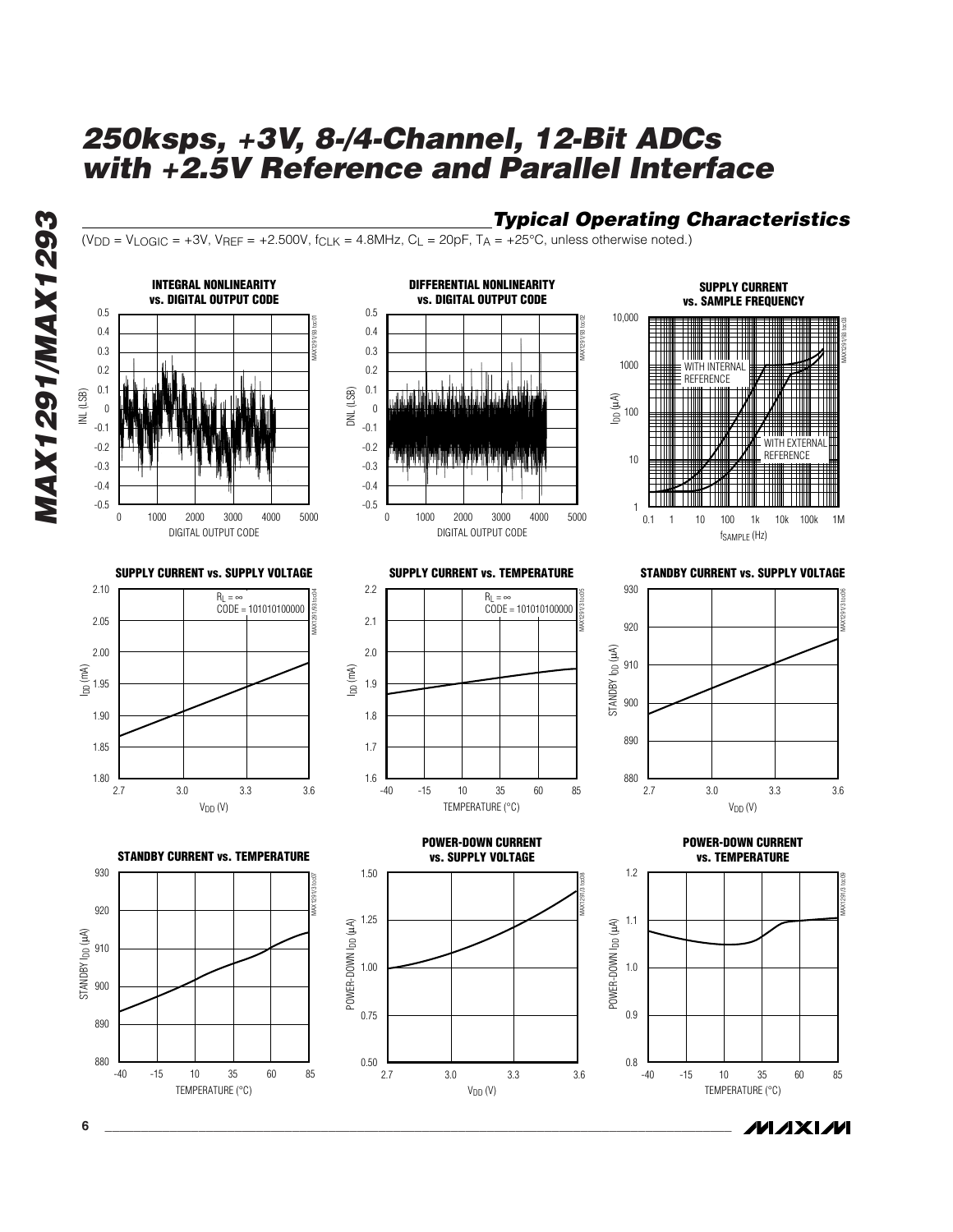### *Typical Operating Characteristics (continued)*

 $(V_{DD} = V_{LOGIC} = +3V$ ,  $V_{REF} = +2.500V$ ,  $f_{CLK} = 4.8MHz$ ,  $C_L = 20pF$ ,  $T_A = +25°C$ , unless otherwise noted.)



**MAXM** 

*MAX1291/MAX1293*

**MAX1291/MAX1293**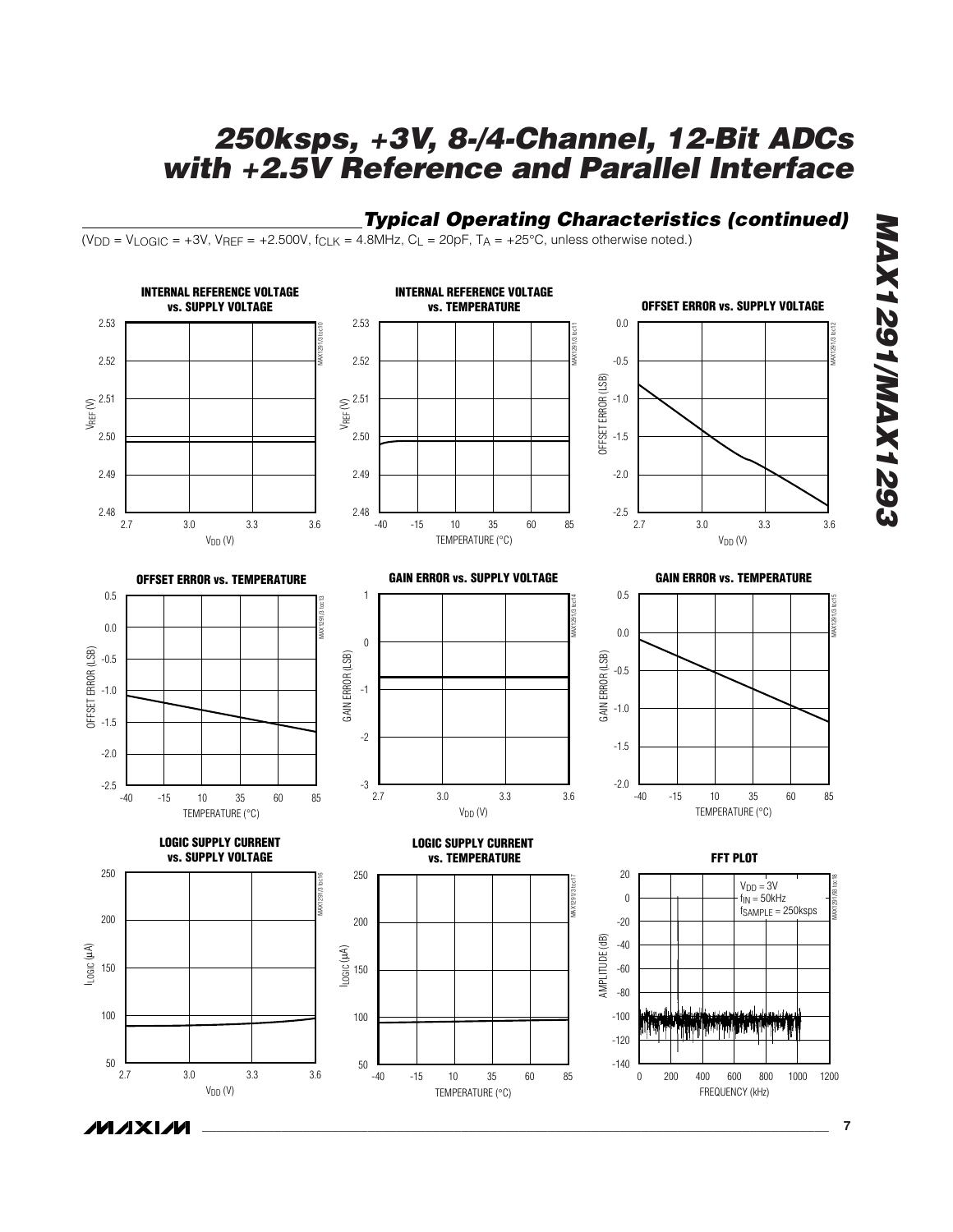### *Pin Description*

| <b>PIN</b>     |                          |                        |                                                                                                                                                                                                                                                                                                                                                                    |
|----------------|--------------------------|------------------------|--------------------------------------------------------------------------------------------------------------------------------------------------------------------------------------------------------------------------------------------------------------------------------------------------------------------------------------------------------------------|
| <b>MAX1291</b> | <b>MAX1293</b>           | <b>NAME</b>            | <b>FUNCTION</b>                                                                                                                                                                                                                                                                                                                                                    |
| 1              | 1                        | <b>HBEN</b>            | High Byte Enable. Used to multiplex the 12-bit conversion result.<br>1: Four MSBs are multiplexed on the data bus.<br>0: Eight LSBs are available on the data bus.                                                                                                                                                                                                 |
| $\overline{c}$ | $\mathbf{2}$             | D7                     | Three-State Digital I/O Line (D7)                                                                                                                                                                                                                                                                                                                                  |
| 3              | 3                        | D <sub>6</sub>         | Three-State Digital I/O Line (D6)                                                                                                                                                                                                                                                                                                                                  |
| $\overline{4}$ | 4                        | D <sub>5</sub>         | Three-State Digital I/O Line (D5)                                                                                                                                                                                                                                                                                                                                  |
| 5              | 5                        | D <sub>4</sub>         | Three-State Digital I/O Line (D4)                                                                                                                                                                                                                                                                                                                                  |
| 6              | 6                        | D3/D11                 | Three-State Digital I/O Line (D3, HBEN = 0; D11, HBEN = 1)                                                                                                                                                                                                                                                                                                         |
| $\overline{7}$ | $\overline{7}$           | D2/D10                 | Three-State Digital I/O Line (D2, HBEN = 0; D10, HBEN = 1)                                                                                                                                                                                                                                                                                                         |
| 8              | 8                        | D1/D9                  | Three-State Digital I/O Line (D1, HBEN = 0; D9, HBEN = 1)                                                                                                                                                                                                                                                                                                          |
| 9              | 9                        | D0/D8                  | Three-State Digital I/O Line (D0, HBEN = 0; D8, HBEN = 1)                                                                                                                                                                                                                                                                                                          |
| 10             | 10                       | <b>INT</b>             | INT goes low when the conversion is complete and the output data is ready.                                                                                                                                                                                                                                                                                         |
| 11             | 11                       | $\overline{RD}$        | Active-Low Read Select. If CS is low, a falling edge on RD enables the read operation on<br>the data bus.                                                                                                                                                                                                                                                          |
| 12             | 12                       | <b>WR</b>              | Active-Low Write Select. When $\overline{\text{CS}}$ is low in internal acquisition mode, a rising edge on $\overline{\text{WR}}$<br>latches in configuration data and starts an acquisition plus a conversion cycle. When $\overline{\text{CS}}$ is<br>low in external acquisition mode, the first rising edge on WR ends acquisition and starts a<br>conversion. |
| 13             | 13                       | <b>CLK</b>             | Clock Input. In external clock mode, drive CLK with a TTL/CMOS-compatible clock. In<br>internal clock mode, connect this pin to either V <sub>DD</sub> or GND.                                                                                                                                                                                                     |
| 14             | 14                       | $\overline{\text{CS}}$ | Active-Low Chip Select. When $\overline{CS}$ is high, digital outputs (INT, D7-D0) are high imped-<br>ance.                                                                                                                                                                                                                                                        |
| 15             | $\overline{\phantom{0}}$ | CH <sub>7</sub>        | Analog Input Channel 7                                                                                                                                                                                                                                                                                                                                             |
| 16             |                          | CH <sub>6</sub>        | Analog Input Channel 6                                                                                                                                                                                                                                                                                                                                             |
| 17             |                          | CH <sub>5</sub>        | Analog Input Channel 5                                                                                                                                                                                                                                                                                                                                             |
| 18             |                          | CH <sub>4</sub>        | Analog Input Channel 4                                                                                                                                                                                                                                                                                                                                             |
| 19             | 15                       | CH <sub>3</sub>        | Analog Input Channel 3                                                                                                                                                                                                                                                                                                                                             |
| 20             | 16                       | CH <sub>2</sub>        | Analog Input Channel 2                                                                                                                                                                                                                                                                                                                                             |
| 21             | 17                       | CH <sub>1</sub>        | Analog Input Channel 1                                                                                                                                                                                                                                                                                                                                             |
| 22             | 18                       | CH <sub>0</sub>        | Analog Input Channel 0                                                                                                                                                                                                                                                                                                                                             |
| 23             | 19                       | <b>COM</b>             | Ground Reference for Analog Inputs. Sets zero-code voltage in single-ended mode and<br>must be stable to ±0.5 LSB during conversion.                                                                                                                                                                                                                               |
| 24             | 20                       | <b>GND</b>             | Analog and Digital Ground                                                                                                                                                                                                                                                                                                                                          |
| 25             | 21                       | <b>REFADJ</b>          | Bandgap Reference Output/Bandgap Reference Buffer Input. Bypass to GND with a<br>0.01µF capacitor. When using an external reference, connect REFADJ to V <sub>DD</sub> to disable<br>the internal bandgap reference.                                                                                                                                               |
| 26             | 22                       | REF                    | Bandgap Reference Buffer Output/External Reference Input. Add a 4.7µF capacitor to<br>GND when using the internal reference.                                                                                                                                                                                                                                       |
| 27             | 23                       | <b>V<sub>DD</sub></b>  | Analog +5V Power Supply. Bypass with a 0.1µF capacitor to GND.                                                                                                                                                                                                                                                                                                     |
| 28             | 24                       | <b>VLOGIC</b>          | Digital Power Supply. VLOGIC powers the digital outputs of the data converter and can<br>range from $+1.8V$ to $V_{DD} + 300$ mV.                                                                                                                                                                                                                                  |

**MAXIM**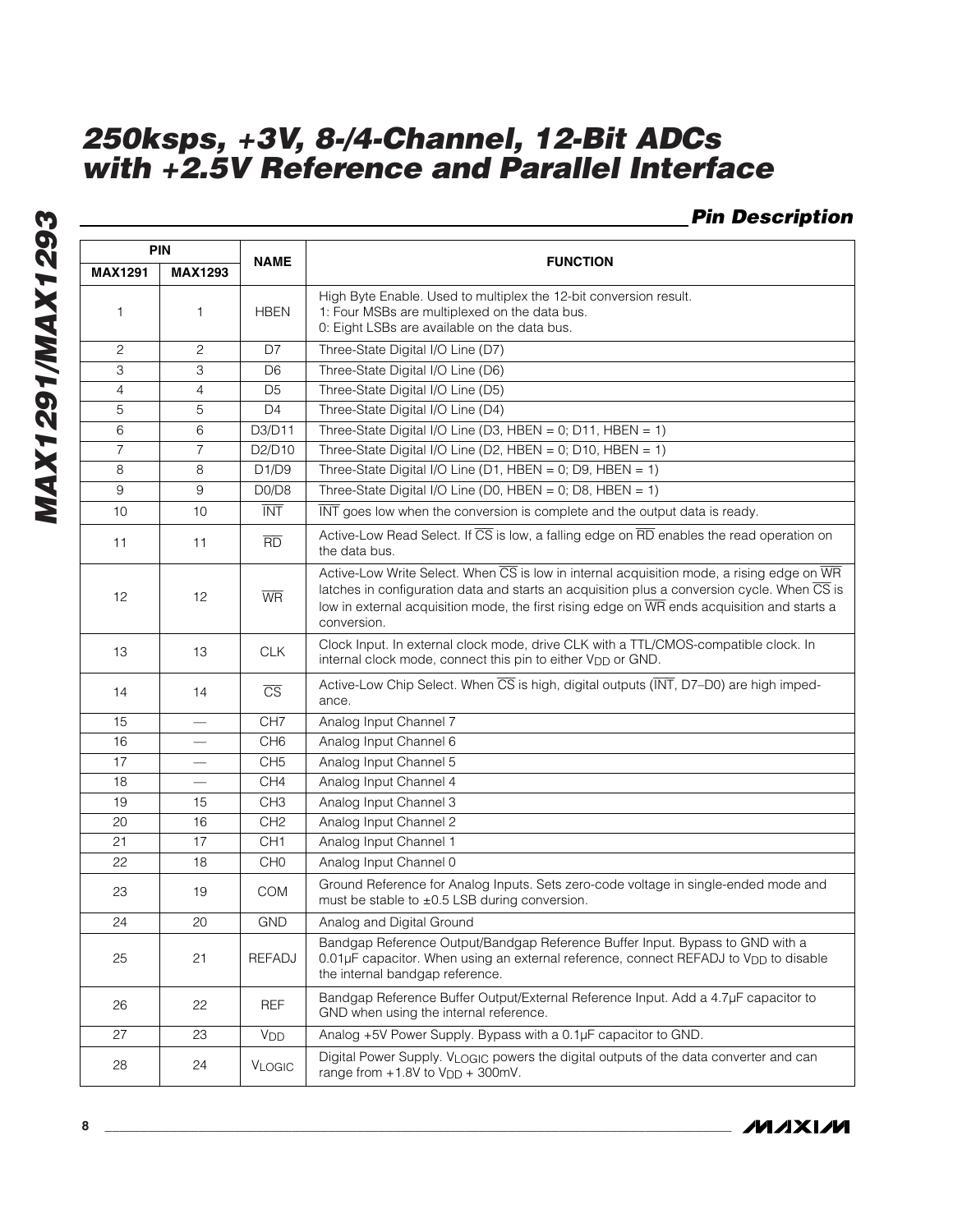### *Detailed Description*

#### *Converter Operation*

The MAX1291/MAX1293 ADCs use a successiveapproximation (SAR) conversion technique and an input track/hold (T/H) stage to convert an analog input signal to a 12-bit digital output. Their parallel  $(8 + 4)$ output format provides an easy interface to standard microprocessors (µPs). Figure 2 shows the simplified internal architecture of the MAX1291/MAX1293.

#### *Single-Ended and Pseudo-Differential Operation*

The sampling architecture of the ADC's analog comparator is illustrated in the equivalent input circuit in Figure 3. In single-ended mode, IN+ is internally switched to channels CH0–CH7 for the MAX1291 (Figure 3a) and to CH0–CH3 for the MAX1293 (Figure 3b), while IN- is switched to COM (Table 3).

In differential mode, IN+ and IN- are selected from analog input pairs (Table 4) and are internally switched to either of the analog inputs. This configuration is pseudo-differential in that only the signal at IN+ is sampled. The return side (IN-) must remain stable within  $\pm 0.5$  LSB (±0.1 LSB for best performance) with respect to GND during a conversion. To accomplish this, connect a 0.1µF capacitor from IN- (the selected input) to GND.

During the acquisition interval, the channel selected as the positive input (IN+) charges capacitor C<sub>HOLD</sub>. At the end of the acquisition interval, the T/H switch opens, retaining charge on CHOLD as a sample of the signal at IN+.

The conversion interval begins with the input multiplexer switching  $C$ HOLD from the positive input  $(IN<sub>+</sub>)$  to the negative input (IN-). This unbalances node ZERO at the comparator's positive input. The capacitive digital-toanalog converter (DAC) adjusts during the remainder of the conversion cycle to restore node ZERO to 0V within the limits of 12-bit resolution. This action is equivalent to transferring a 12pF[(VIN+) - (VIN-)] charge from CHOLD to the binary-weighted capacitive DAC, which in turn forms a digital representation of the analog input signal.



*Figure 2. Simplified Internal Architecture for 8-/4-Channel MAX1291/MAX1293*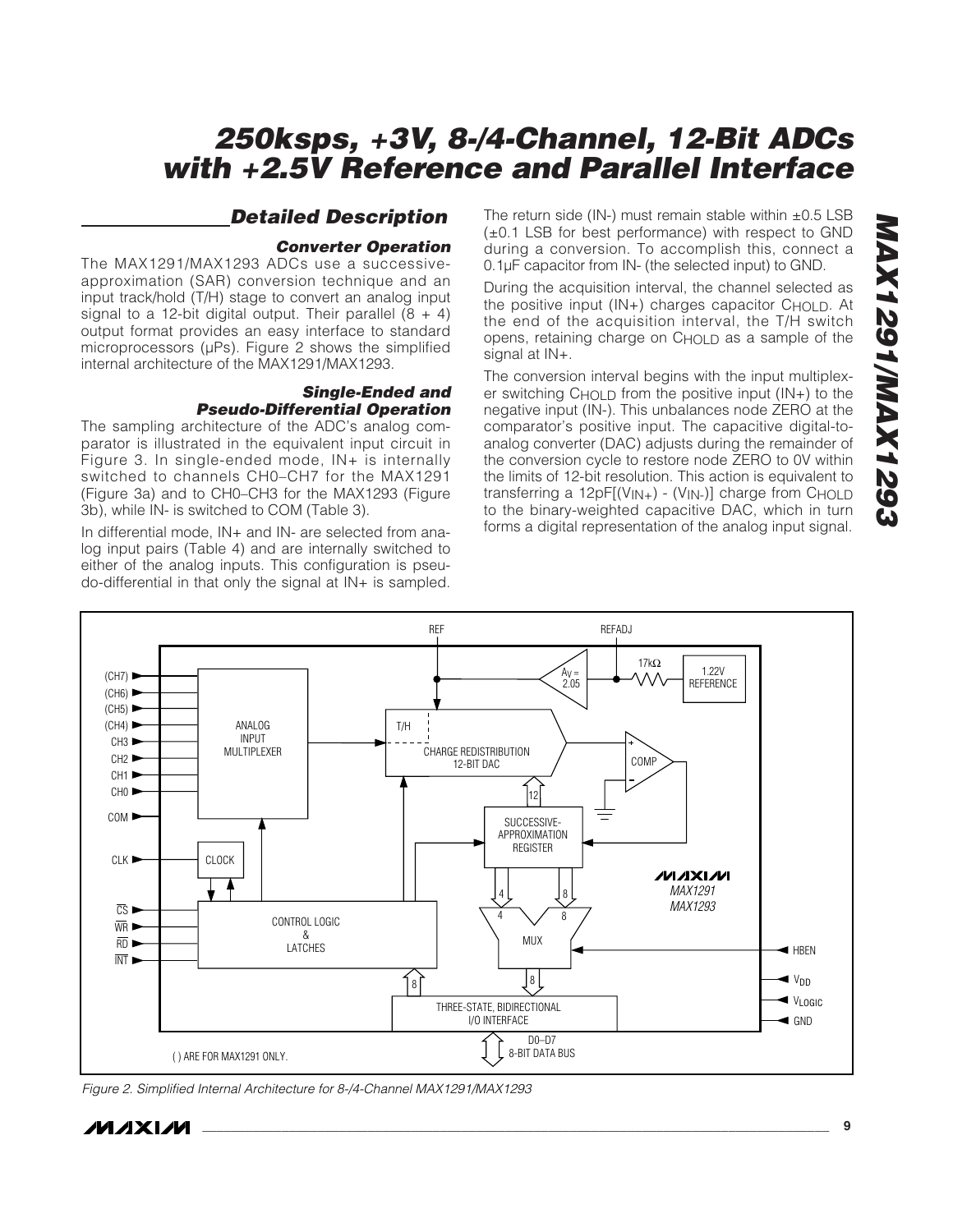### *Track/Hold*



*Figure 3a. MAX1291 Simplified Input Structure*



*Figure 3b. MAX1293 Simplified Input Structure*

### *Analog Input Protection*

Internal protection diodes, which clamp the analog input to V<sub>DD</sub> and GND, allow each input channel to swing within (GND - 300mV) to ( $VDD + 300$ mV) without damage. However, for accurate conversions near full scale, both inputs must not exceed  $(V_{DD} + 50$ mV) or be less than (GND - 50mV).

If an off-channel analog input voltage exceeds the supplies by more than 50mV, limit the forward-bias input current to 4mA.

The MAX1291/MAX1293 T/H stage enters its tracking mode on the rising edge of  $\overline{WR}$ . In external acquisition mode, the part enters its hold mode on the next rising edge of  $\overline{WR}$ . In internal acquisition mode, the part enters its hold mode on the fourth falling edge of clock after writing the control byte. Note that, in internal clock mode, this occurs approximately 1µs after writing the control byte. In single-ended operation, IN- is connected to COM and the converter samples the positive ("+") input. In pseudo-differential operation, IN- connects to the negative input ("-"), and the difference of  $|(IN+) - (IN-)|$ is sampled. At the beginning of the next conversion, the positive input connects back to IN+ and CHOLD charges to the input signal.

The time required for the T/H stage to acquire an input signal depends on how quickly its input capacitance is charged. If the input signal's source impedance is high, the acquisition time lengthens, and more time must be allowed between conversions. The acquisition time, tACQ, is the maximum time the device takes to acquire the signal and is also the minimum time required for the signal to be acquired. Calculate this with the following equation:

#### $t_{ACO} = 9$  (Rs + R<sub>IN</sub>) C<sub>IN</sub>

where R<sub>S</sub> is the source impedance of the input signal, R<sub>IN</sub> (800Ω) is the input resistance, and C<sub>IN</sub> (12pF) is the ADC's input capacitance. Source impedances below 3kΩ have no significant impact on the MAX1291/ MAX1293's AC performance.

Higher source impedances can be used if a 0.01µF capacitor is connected to the individual analog inputs. Together with the input impedance, this capacitor forms an RC filter, limiting the ADC's signal bandwidth.

#### *Input Bandwidth*

The MAX1291/MAX1293 T/H stage offers a 250kHz fulllinear and a 3MHz full-power bandwidth, enabling these parts to use undersampling techniques to digitize high-speed transients and measure periodic signals with bandwidths exceeding the ADC's sampling rate. To avoid high-frequency signals being aliased into the frequency band of interest, anti-alias filtering is recommended.

### *Starting a Conversion*

Initiate a conversion by writing a control byte that selects the multiplexer channel and configures the MAX1291/MAX1293 for either unipolar or bipolar operation. A write pulse  $(WR + \overline{CS})$  can either start an acquisition interval or initiate a combined acquisition plus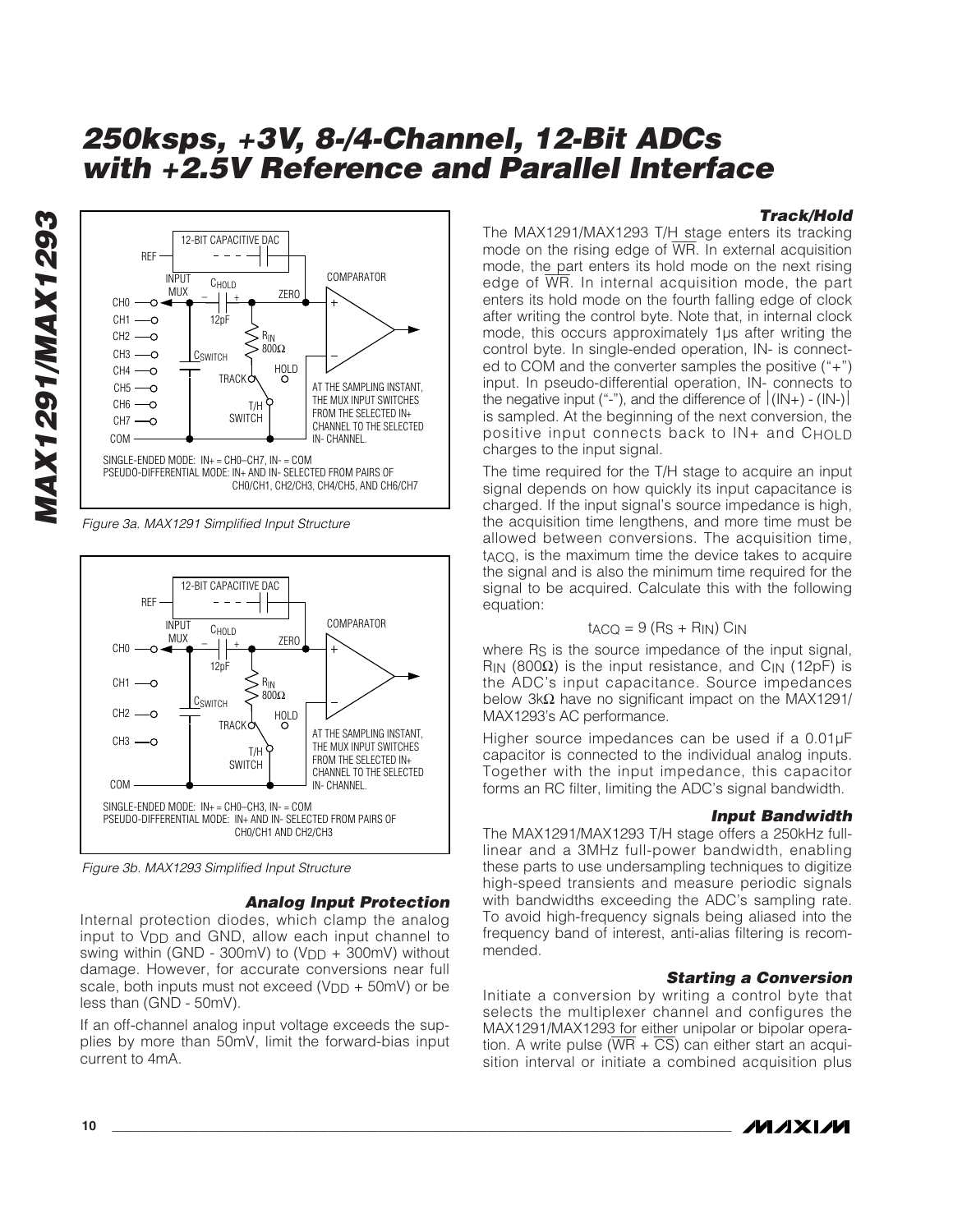conversion. The sampling interval occurs at the end of the acquisition interval. The ACQMOD (acquisition mode) bit in the input control byte (Table 1) offers two options for acquiring the signal: an internal and an external acquisition. The conversion period lasts for 13 clock cycles in either the internal or external clock or acquisition mode. Writing a new control byte during a conversion cycle aborts the conversion and starts a new acquisition interval.

#### *Internal Acquisition*

Select internal acquisition by writing the control byte with the ACQMOD bit cleared (ACQMOD =  $0$ ). This causes the write pulse to initiate an acquisition interval whose duration is internally timed. Conversion starts when this acquisition interval ends (three external cycles or approximately 1µs in internal clock mode) (Figure 4). Note that, when the internal acquisition is combined with the internal clock, the aperture jitter can be as high as 200ps. Internal clock users wishing to achieve the 50ps jitter specification should always use external acquisition mode.

#### *External Acquisition*

Use external acquisition mode for precise control of the sampling aperture and/or dependent control of acquisition and conversion times. The user controls acquisition and start-of-conversion with two separate write pulses. The first pulse, written with  $ACQMOD = 1$ , starts an acquisition interval of indeterminate length. The second write pulse, written with  $ACQMOD = 0$ , terminates acquisition and starts conversion on WR's rising edge (Figure 5).

The address bits for the input multiplexer must have the same values on the first and second write pulse. Power-down mode bits (PD0, PD1) can assume new values on the second write pulse (see the *Power-Down Modes* section). Changing other bits in the control byte corrupts the conversion.

#### *Reading a Conversion*

A standard interrupt signal INT is provided to allow the MAX1291/MAX1293 to flag the microprocessor when the conversion has ended and a valid result is available.  $\overline{\text{INT}}$  goes low when the conversion is complete and the output data is ready (Figures 4 and 5). It returns high on the first read cycle or if a new control byte is written.

| <b>BIT</b>                                       | <b>NAME</b>    |                                                                          | <b>FUNCTION</b>                                                                                                                                                                                                                                                             |                                                      |  |              |                                                      |  |
|--------------------------------------------------|----------------|--------------------------------------------------------------------------|-----------------------------------------------------------------------------------------------------------------------------------------------------------------------------------------------------------------------------------------------------------------------------|------------------------------------------------------|--|--------------|------------------------------------------------------|--|
|                                                  |                | <b>PD1</b> and <b>PD0</b> select the various clock and power-down modes. |                                                                                                                                                                                                                                                                             |                                                      |  |              |                                                      |  |
|                                                  |                | 0                                                                        | $\mathbf{0}$                                                                                                                                                                                                                                                                | Full Power-Down Mode. Clock mode is unaffected.      |  |              |                                                      |  |
| D7, D6                                           | PD1, PD0       | 0                                                                        | 1                                                                                                                                                                                                                                                                           | Standby Power-Down Mode. Clock mode is unaffected.   |  |              |                                                      |  |
|                                                  |                |                                                                          |                                                                                                                                                                                                                                                                             | 1                                                    |  | $\mathbf{0}$ | Normal Operation Mode. Internal clock mode selected. |  |
|                                                  |                | 1                                                                        | 1                                                                                                                                                                                                                                                                           | Normal Operation Mode. External clock mode selected. |  |              |                                                      |  |
| D <sub>5</sub>                                   | <b>ACQMOD</b>  |                                                                          | $ACQMOD = 0$ : Internal Acquisition Mode<br>ACQMOD = 1: External Acquisition Mode                                                                                                                                                                                           |                                                      |  |              |                                                      |  |
| D <sub>4</sub>                                   | <b>SGL/DIF</b> |                                                                          | SGL/DIF = 0: Pseudo-Differential Analog Input Mode<br>$SGL/DIF = 1$ : Single-Ended Analog Input Mode<br>In single-ended mode, input signals are referred to COM. In pseudo-differential mode, the voltage<br>difference between two channels is measured (see Tables 2, 3). |                                                      |  |              |                                                      |  |
| D <sub>3</sub>                                   | UNI/BIP        |                                                                          | $UNI/BIP = 0$ : Bipolar Mode<br>$UNI/BIP = 1$ : Unipolar Mode<br>In unipolar mode, an analog input signal from 0 to $V_{REF}$ can be converted; in bipolar mode, the sig-<br>nal can range from -VREF/2 to +VREF/2.                                                         |                                                      |  |              |                                                      |  |
| D <sub>2</sub> , D <sub>1</sub> , D <sub>0</sub> | A2, A1, A0     |                                                                          | Address bits A2, A1, A0 select which of the 8/4 (MAX1291/MAX1293) channels are to be converted<br>(see Tables 3, 4).                                                                                                                                                        |                                                      |  |              |                                                      |  |

### **Table 1. Control Byte Functional Description**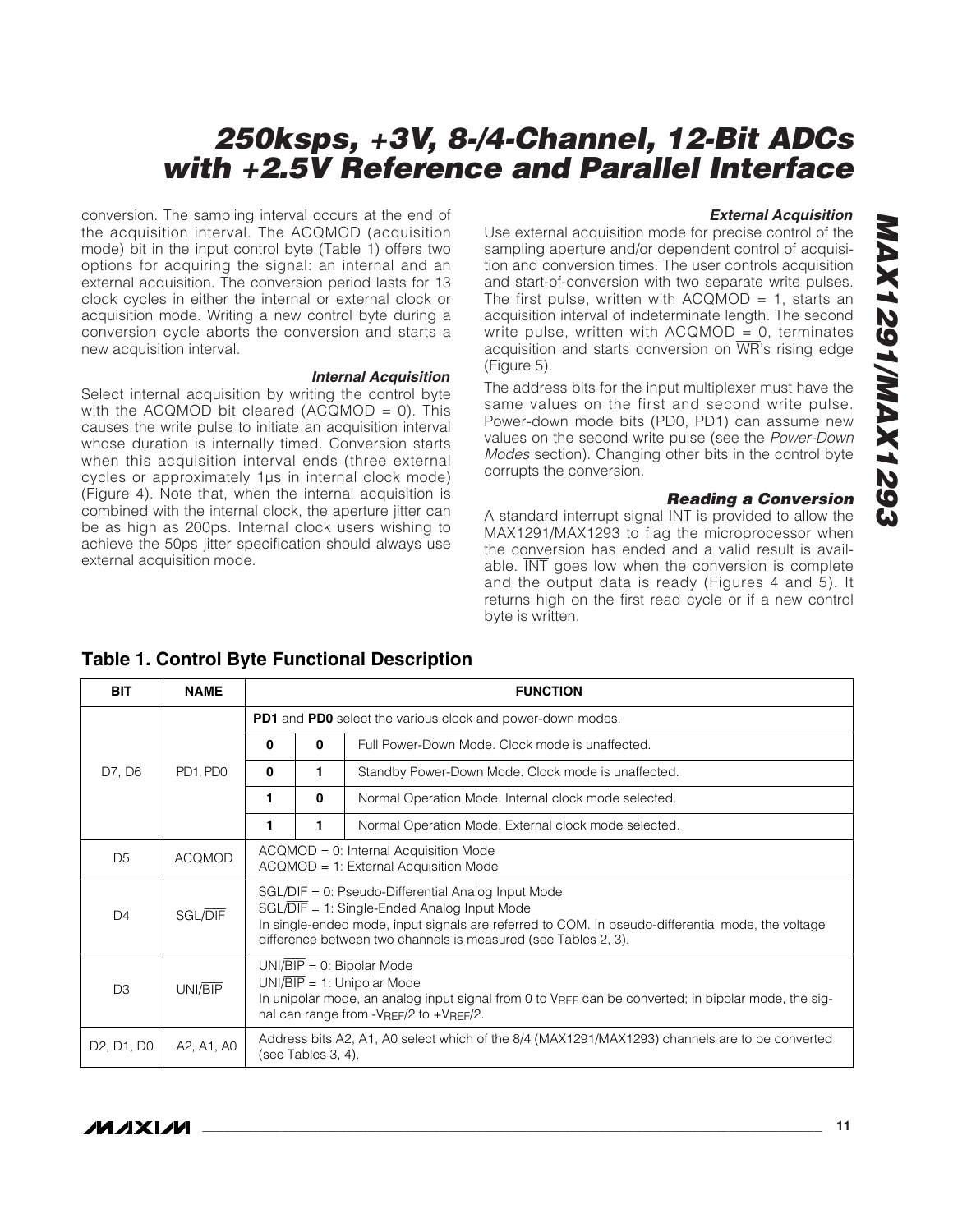

*Figure 4. Conversion Timing Using Internal Acquisition Mode*



*Figure 5. Conversion Timing Using External Acquisition Mode*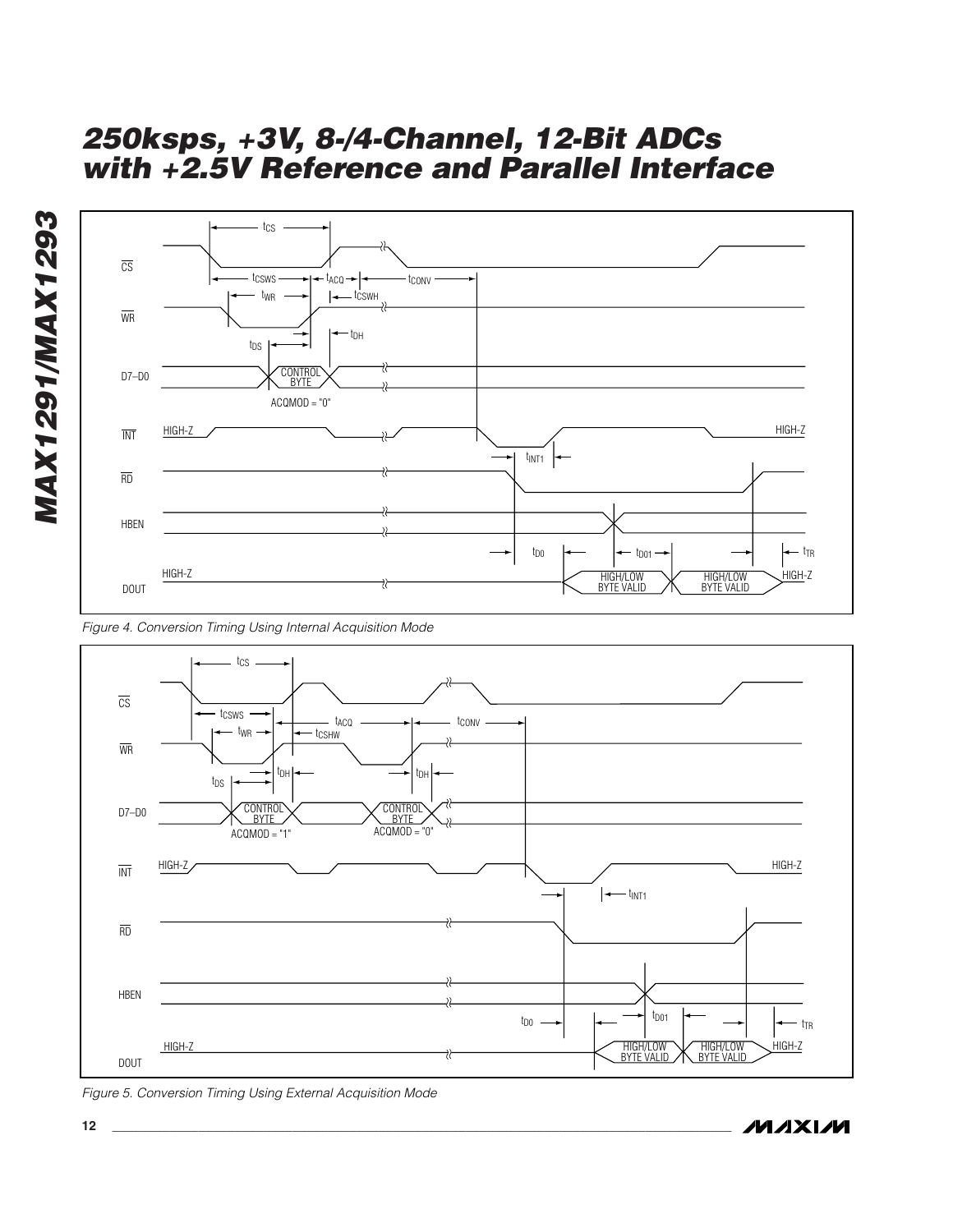#### *Selecting Clock Mode*

The MAX1291/MAX1293 operate with either an internal or an external clock. Control bits D6 and D7 select either internal or external clock mode. The parts retain the last requested clock mode if a power-down mode is selected in the current input word. For both internal and external clock mode, internal or external acquisition can be used. At power-up, the MAX1291/MAX1293 enter the default external clock mode.

#### *Internal Clock Mode*

Select internal clock mode to release the  $\mu$ P from the burden of running the SAR conversion clock. To select this mode, bit D7 of the control byte must be set to 1 and bit D6 must be set to 0. The internal clock frequency is then selected, resulting in a conversion time of 3.6µs. When using the internal clock mode, tie the CLK pin either high or low to prevent the pin from floating.

#### *External Clock Mode*

To select the external clock mode, bits D6 and D7 of the control byte must be set to 1. Figure 6 shows the clock and WR timing relationship for internal (Figure 6a) and external (Figure 6b) acquisition modes with an external clock. For proper operation, a 100kHz to 4.8MHz clock frequency with 30% to 70% duty cycle is recommended. Operating the MAX1291/MAX1293 with clock frequencies lower than 100kHz is not recommended, because it causes a voltage droop across the hold capacitor in the T/H stage that results in degraded performance.

### *Digital Interface*

Input (control byte) and output data are multiplexed on a three-state parallel interface. This parallel interface (I/O) can easily be interfaced with standard µPs. The signals  $\overline{CS}$ ,  $\overline{WR}$ , and  $\overline{RD}$  control the write and read operations. CS represents the chip select signal, which enables a µP to address the MAX1291/MAX1293 as an I/O port. When high,  $\overline{CS}$  disables the CLK  $\overline{WR}$  and  $\overline{RD}$ inputs and forces the interface into a high-impedance (high-Z) state.

#### *Input Format*

The control byte is latched into the device on pins D7–D0 during a write command. Table 2 shows the control byte format.

#### *Output Format*

The output format for both the MAX1291/MAX1293 is binary in unipolar mode and two's complement in bipolar mode. When reading the output data,  $\overline{CS}$  and  $\overline{RD}$ must be low. When  $H\overline{B}EN = 0$ , the lower 8 bits are read. With HBEN  $= 1$ , the upper 4 bits are available and the output data bits D7–D4 are set either low in unipolar mode or set to the value of the MSB in bipolar mode (Table 5).



*Figure 6a. External Clock and* WR *Timing (Internal Acquisition Mode)*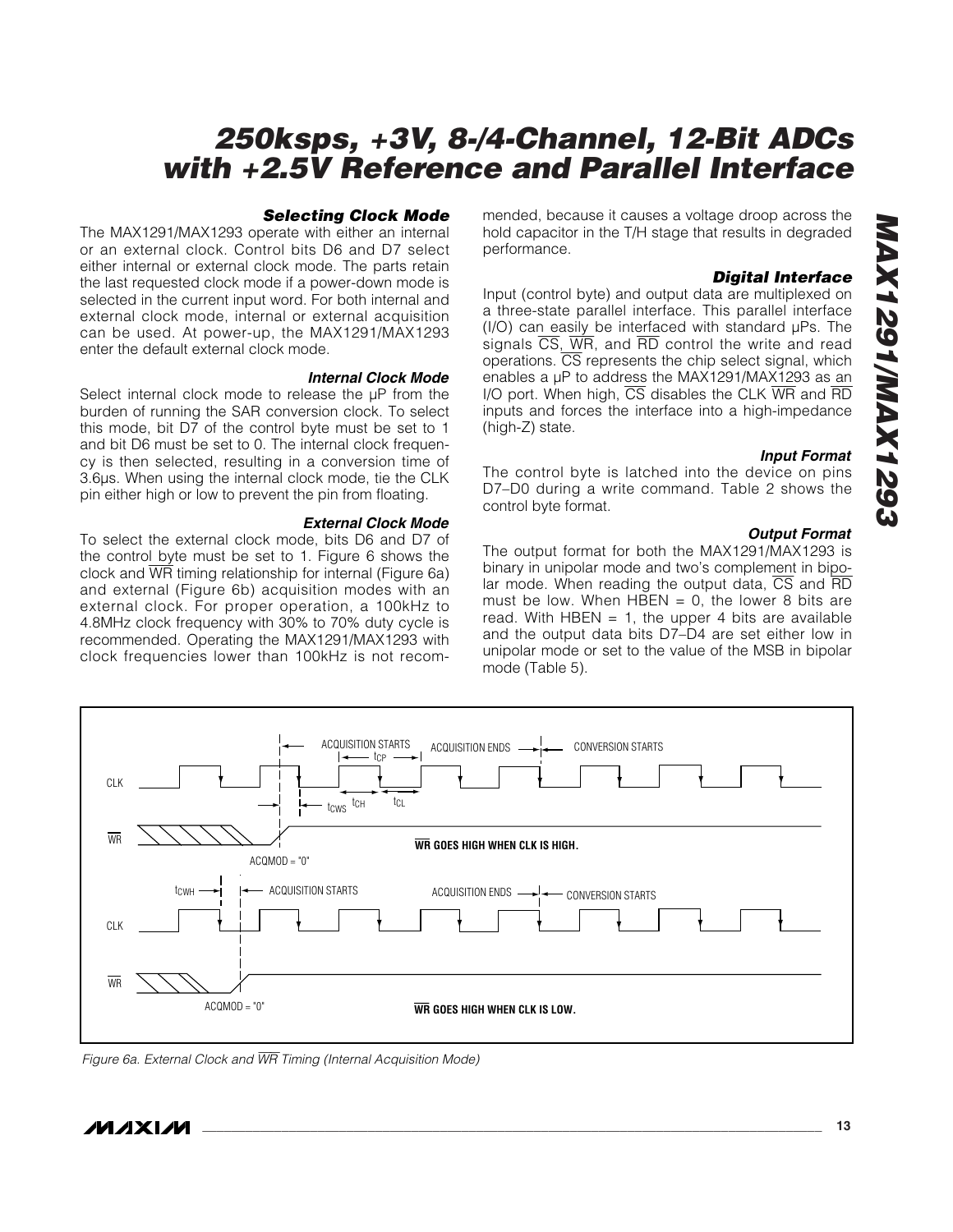





### **Table 2. Control Byte Format**

| <b>D7 (MSB)</b> | D6<br>___ | DE<br>υJ      | D <sub>4</sub>        | no.<br>υJ             | n <sub>o</sub><br>ש           | n.<br>-      | DO (LSB)<br>___    |
|-----------------|-----------|---------------|-----------------------|-----------------------|-------------------------------|--------------|--------------------|
| DD 1<br>◡       | nn o<br>◡ | <b>ACQMOD</b> | ___<br><b>SGL/DIF</b> | $-$<br><b>JNI/BIF</b> | $\overline{\phantom{0}}$<br>∼ | $\mathbf{v}$ | $\sim$<br>Δ۱<br>¬∪ |

### **Table 3. Channel Selection for Single-Ended Operation (SGL/**DIF **= 1)**

| A2 | A1     | A <sub>0</sub> | CH <sub>0</sub> | CH <sub>1</sub> | CH <sub>2</sub> | CH <sub>3</sub> | $CH4*$ | $CH5*$ | CH <sub>6</sub> * | CH7* | <b>COM</b> |
|----|--------|----------------|-----------------|-----------------|-----------------|-----------------|--------|--------|-------------------|------|------------|
|    | $\sim$ | ∩              |                 |                 |                 |                 |        |        |                   |      |            |
|    |        |                |                 |                 |                 |                 |        |        |                   |      |            |
|    |        | ◠              |                 |                 | +               |                 |        |        |                   |      |            |
|    |        |                |                 |                 |                 | $^{+}$          |        |        |                   |      |            |
|    |        | ∩              |                 |                 |                 |                 |        |        |                   |      |            |
|    | ⌒      |                |                 |                 |                 |                 |        |        |                   |      |            |
|    |        | ∩              |                 |                 |                 |                 |        |        |                   |      |            |
|    |        |                |                 |                 |                 |                 |        |        |                   |      |            |

\**Channels CH4–CH7 apply to MAX1291 only.*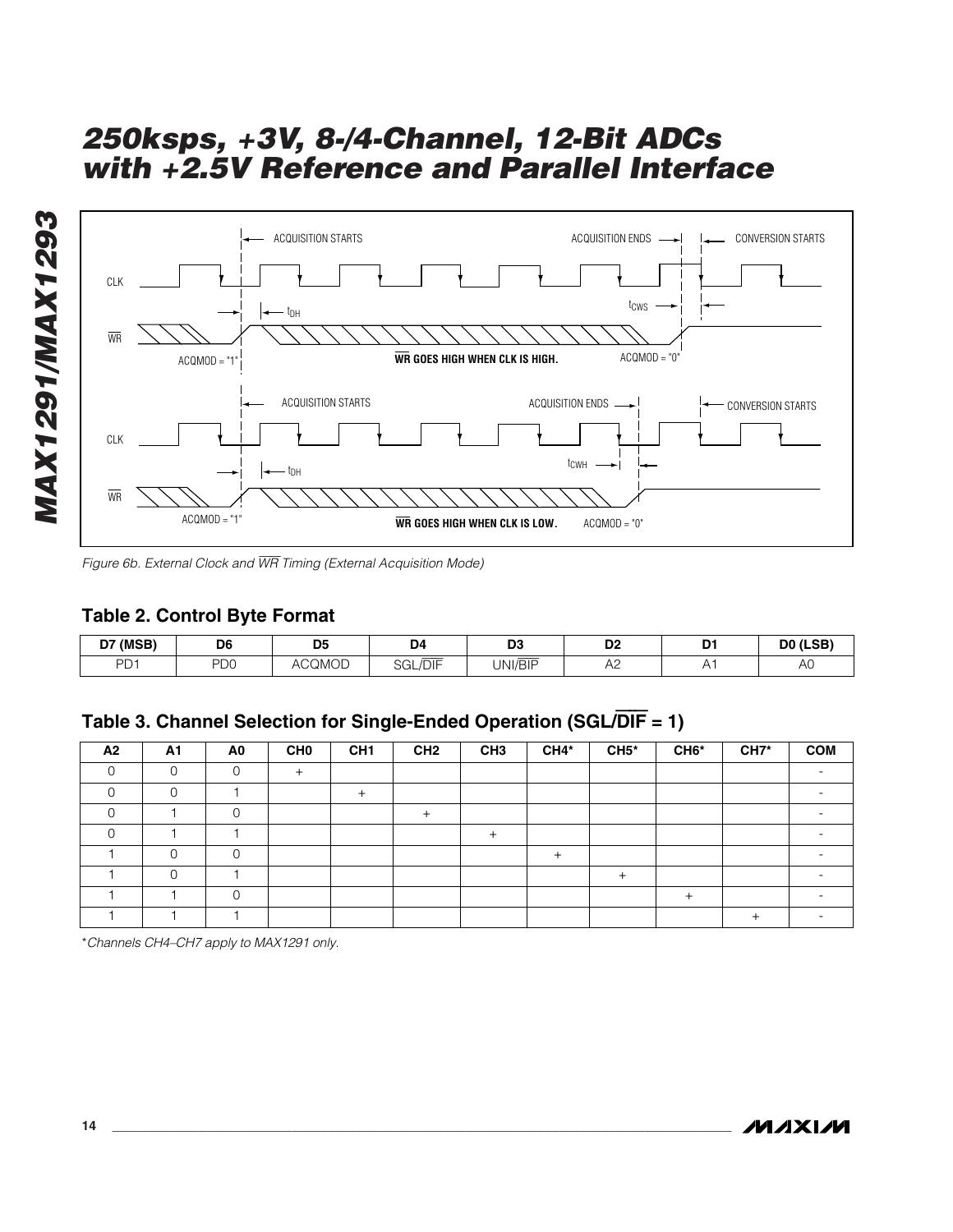*MAX1291/MAX1293 EGZIXVWIIGZIXVW* 

# *250ksps, +3V, 8-/4-Channel, 12-Bit ADCs with +2.5V Reference and Parallel Interface*

**CH2 CH4\***

**CH1 CH6\* CH7\***

**CH3**

### **Table 4. Channel Selection for Pseudo-Differential Operation (SGL/**DIF **= 0)**

1 | 0 | 0 | | | | | | | | | | | 1 0 1 1 | | | | | | | +

**A1 CH0** 0 0 0 + 0 -**A0**

0 1 -

0 0 1 - +

\**Channels CH4–CH7 apply to MAX1291 only.*

 $0 \qquad \qquad 0$ 

1

0

**A2**

# *Applications Information*

0 1 - +

### *Power-On Reset*

1 0 1 + -

When power is first applied, internal power-on reset circuitry activates the MAX1291/MAX1293 in external clock mode and sets INT high. After the power supplies stabilize, the internal reset time is 10µs, and no conversions should be attempted during this phase. When using the internal reference, 500µs is required for VREF to stabilize.

### *Internal and External Reference*

The MAX1291/MAX1293 can be used with an internal or external reference voltage. An external reference can be connected directly to REF or REFADJ.

An internal buffer is designed to provide +2.5V at REF for the both the MAX1291 and the MAX1293. The internally trimmed +1.22V reference is buffered with a +2.05V/V gain.

### **Table 5. Data-Bus Output (8 + 4 Parallel Interface)**  $\qquad \qquad$

| <b>PIN</b>     | $HBEN = 0$       | $HBEN = 1$                        |                                    |  |  |  |
|----------------|------------------|-----------------------------------|------------------------------------|--|--|--|
| D <sub>0</sub> | BIT 0 (LSB)      | BIT <sub>8</sub>                  |                                    |  |  |  |
| D1             | BIT <sub>1</sub> | BIT <sub>9</sub>                  |                                    |  |  |  |
| D <sub>2</sub> | BIT <sub>2</sub> | <b>BIT 10</b>                     |                                    |  |  |  |
| D3             | BIT <sub>3</sub> | <b>BIT 11 (MSB)</b>               |                                    |  |  |  |
| D4             | BIT <sub>4</sub> | <b>BIPOLAR</b><br>$(UNI/BIP = 0)$ | <b>UNIPOLAR</b><br>$(UNI/BIP = 1)$ |  |  |  |
|                |                  | <b>BIT 11</b>                     | Ω                                  |  |  |  |
| D5             | BIT <sub>5</sub> | <b>BIT 11</b>                     | 0                                  |  |  |  |
| D <sub>6</sub> | BIT 6            | <b>BIT 11</b>                     | 0                                  |  |  |  |
| D7             | BIT <sub>7</sub> | <b>BIT 11</b>                     | U                                  |  |  |  |

### *Internal Reference*

+

With the internal reference, the full-scale range is +2.5V with unipolar inputs and  $\pm$ 1.25V with bipolar inputs. The internal reference buffer allows for small adjustments (±100mV) in the reference voltage. See Figure 7.

**CH5\***

Note that the reference buffer must be compensated with an external capacitor (4.7µF min) connected between REF and GND to reduce reference noise and switching spikes from the ADC. To further minimize noise on the reference, connect a 0.01µF capacitor between REFADJ and GND.

### *External Reference*

With both the MAX1291 and MAX1293, an external reference can be placed at either the input (REFADJ) or the output (REF) of the internal reference buffer amplifier.

Using the REFADJ input makes buffering the external reference unnecessary. The REFADJ input impedance is typically 17kΩ.



*Figure 7. Reference Voltage Adjustment with External Potentiometer*

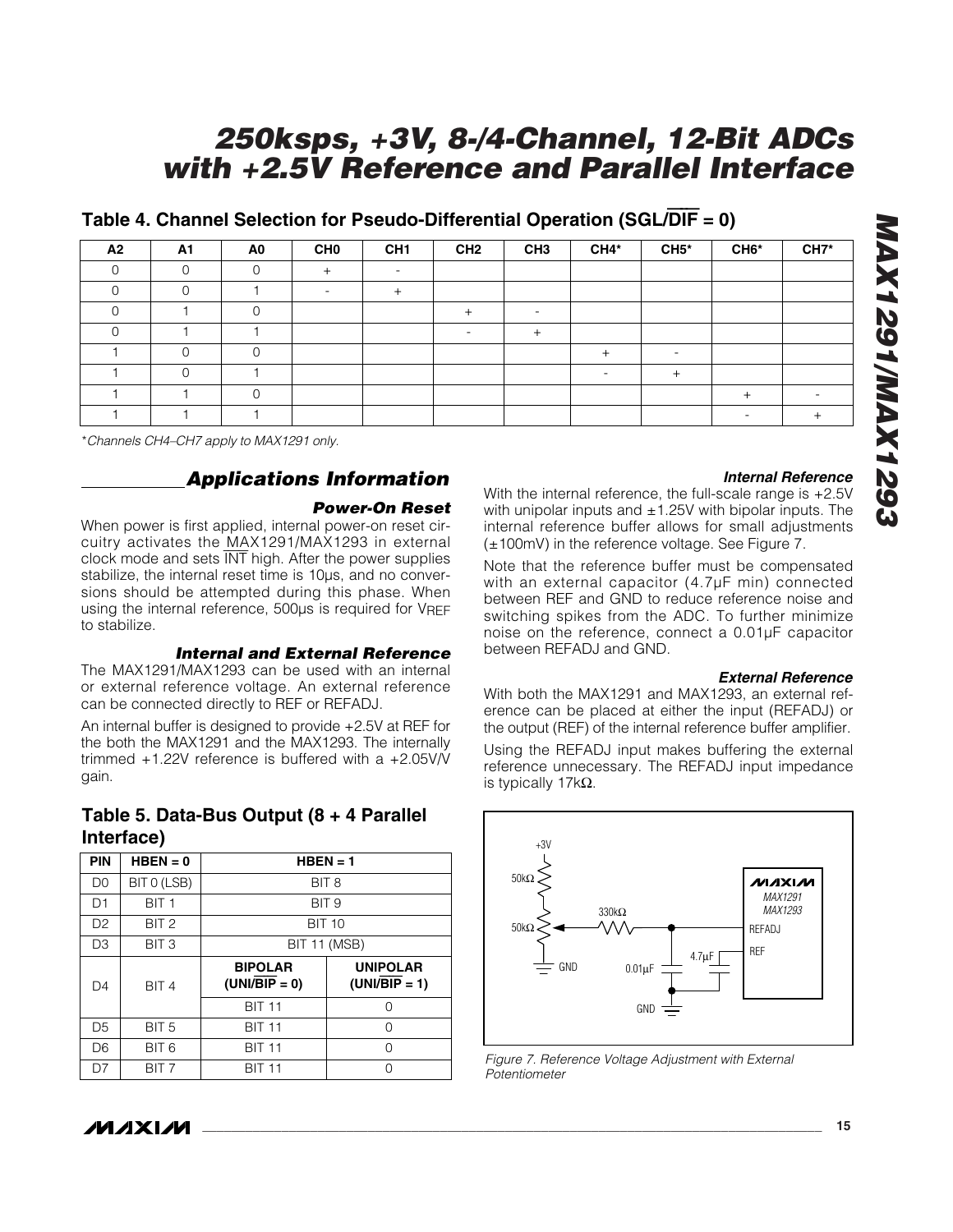When applying an external reference to REF, disable<br>the internal reference buffer by connecting REFADJ to<br>Therefore, an external reference at REF is 25KΩ.<br>Therefore, an external reference at REF must deliver up<br>to 200µA D the internal reference buffer by connecting REFADJ to VDD. The DC input resistance at REF is  $25k\Omega$ . Therefore, an external reference at REF must deliver up to 200µA DC load current during a conversion and have an output impedance less than 10 $\Omega$ . If the reference has higher output impedance or is noisy, bypass it close to the REF pin with a 4.7µF capacitor.

#### *Power-Down Modes*

Save power by placing the converter in a low-current shutdown state between conversions. Select standby mode or shutdown mode using bits D6 and D7 of the control byte (Tables 1 and 2). In both software powerdown modes, the parallel interface remains active, but the ADC does not convert.

#### *Standby Mode*

While in standby mode, the supply current is 850µA (typ). The part powers up on the next rising edge on WR and is ready to perform conversions. This quick turn-on time allows the user to realize significantly reduced power consumption for conversion rates below 250ksps.

#### *Shutdown Mode*

Shutdown mode turns off all chip functions that draw quiescent current, reducing the typical supply current to 2µA immediately after the current conversion is complet-



*Figure 8. Unipolar Transfer Function*

ed. A rising edge on WR causes the MAX1291/MAX1293 to exit shutdown mode and return to normal operation. To achieve full 12-bit accuracy with a 4.7µF reference bypass capacitor, 500µs is required after power-up. Waiting 500µs in standby mode, instead of in full-power mode, can reduce power consumption by a factor of 3 or more. When using an external reference, only 50µs is required after power-up. Enter standby mode by performing a dummy conversion with the control byte specifying standby mode.

**Note:** Bypassing capacitors larger than 4.7µF between REF and GND results in longer power-up delays.

#### *Transfer Function*

Table 6 shows the full-scale voltage ranges for unipolar and bipolar modes.

Figure 8 depicts the nominal, unipolar input/output (I/O) transfer function and Figure 9 shows the bipolar I/O transfer function. Code transitions occur halfway between successive-integer LSB values. Output coding is binary, with  $1$  LSB = (VREF / 4096).

### *Maximum Sampling Rate/ Achieving 300ksps*

When running at the maximum clock frequency of 4.8MHz, the specified throughput of 250ksps is achieved by completing a conversion every 19 clock cycles: 1 write cycle, 3 acquisition cycles, 13 conver-



*Figure 9. Bipolar Transfer Function*

**MAXIM**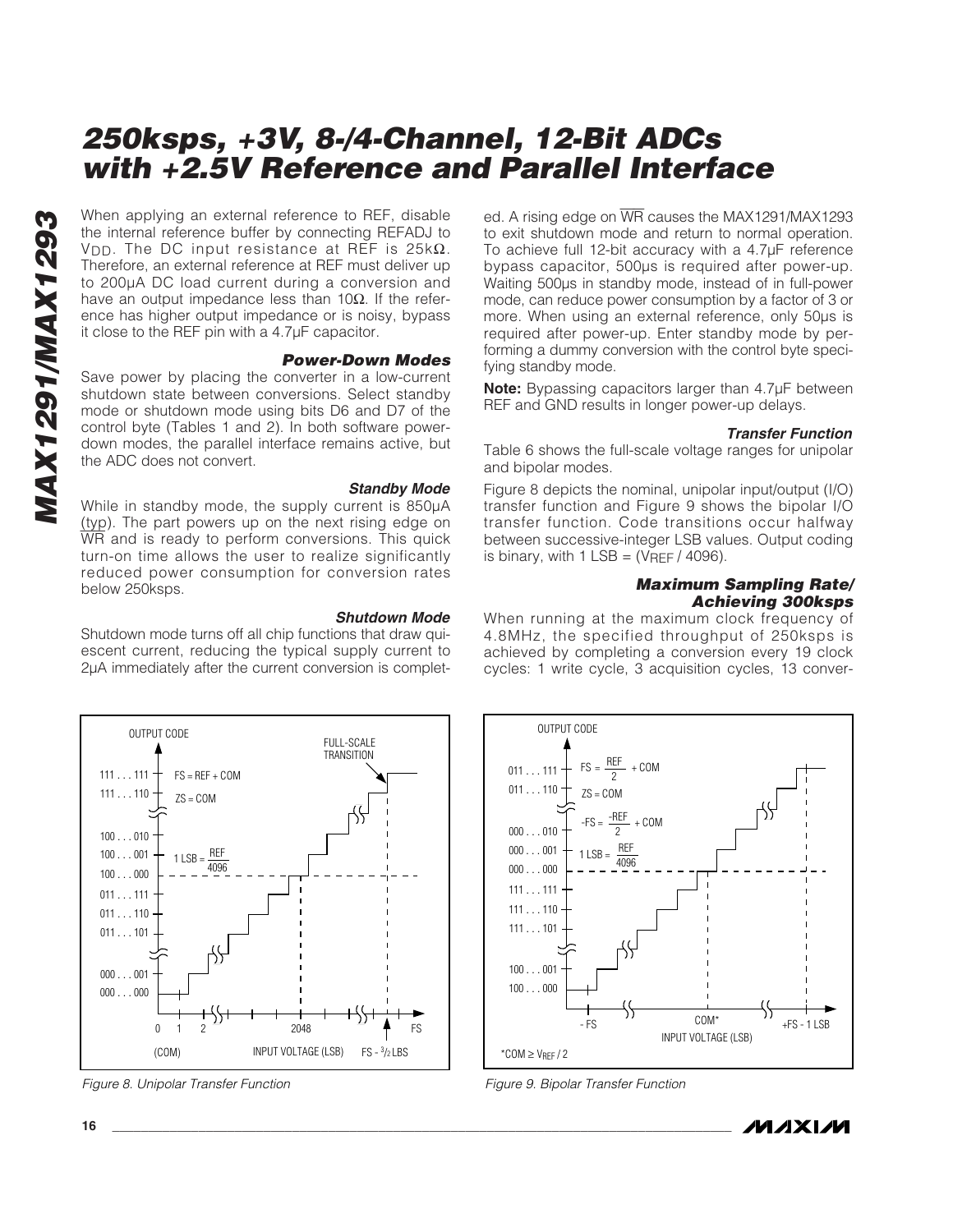### **Table 6. Full-Scale and Zero-Scale for Unipolar and Bipolar Operation**

|                          | <b>UNIPOLAR MODE</b> | <b>BIPOLAR MODE</b> |                     |  |  |
|--------------------------|----------------------|---------------------|---------------------|--|--|
| <b>Full Scale</b>        | $V$ RFF + $COM$      | Positive Full Scale | $V$ RFF $/2$ + COM  |  |  |
| Zero Scale               | COM                  | Zero Scale          | COM                 |  |  |
| $\overline{\phantom{a}}$ |                      | Negative Full Scale | $-V$ RFF $/2$ + COM |  |  |

sion cycles, and 2 read cycles. This assumes that the results of the last conversion are read before the next control byte is written. Throughputs up to 300ksps can be achieved by first writing a control word to begin the acquisition cycle of the next conversion, and then reading the results of the previous conversion from the bus (Figure 10). This technique allows a conversion to be completed every 16 clock cycles. Note that the switching of the data bus during acquisition or conversion can cause additional supply noise, which can make it difficult to achieve true 12-bit performance.

#### *Layout, Grounding, and Bypassing*

For best performance use printed circuit (PC) boards. Wire-wrap configurations are not recommended since the layout should ensure proper separation of analog and digital traces. Do not run analog and digital lines parallel to each other, and don't lay out digital signal paths underneath the ADC package. Use separate analog and digital PC Board ground sections with only one starpoint (Figure 11) connecting the two ground systems (analog and digital). For lowest-noise operation, ensure the ground return to the star ground's power supply is low impedance and as short as possible. Route digital signals far away from sensitive analog and reference inputs.

High-frequency noise in the power supply (VDD) could influence the proper operation of the ADC's fast comparator. Bypass V<sub>DD</sub> to the star ground with a network of two parallel capacitors, 0.1µF and 4.7µF, located as close as possible to the MAX1291/MAX1293s' power supply pin. Minimize capacitor lead length for best supply-noise rejection; add an attenuation resistor (5 $Ω$ ) if the power supply is extremely noisy.

### *Definitions*

### *Integral Nonlinearity*

Integral nonlinearity (INL) is the deviation of the values on an actual transfer function from a straight line. This straight line can be either a best-straight-line fit or a line drawn between the endpoints of the transfer function, once offset and gain errors have been nullified. The static linearity parameters for the MAX1291/MAX1293 are measured using the endpoint method.

### *Differential Nonlinearity*

Differential nonlinearity (DNL) is the difference between an actual step width and the ideal value of 1 LSB. A DNL error specification of less than 1 LSB guarantees no missing codes and a monotonic transfer function.

### *Aperture Definitions*

Aperture jitter (tAJ) is the sample-to-sample variation in the time between the samples. Aperture delay (tAD) is the time between the rising edge of the sampling clock and the instant when an actual sample is taken.

### *Signal-to-Noise Ratio*

For a waveform perfectly reconstructed from digital samples, signal-to-noise ratio (SNR) is the ratio of the full-scale analog input (RMS value) to the RMS quantization error (residual error). The ideal, theoretical minimum analog-to-digital noise is caused by quantization error only and results directly from the ADC's resolution (N bits):

#### $SNR = (6.02 \times N + 1.76)dB$

In reality, there are other noise sources besides quantization noise: thermal noise, reference noise, clock jitter, etc. Therefore, SNR is computed by taking the ratio of the RMS signal to the RMS noise which includes all spectral components minus the fundamental, the first five harmonics, and the DC offset.

### *Signal-to-Noise Plus Distortion*

Signal-to-noise plus distortion (SINAD) is the ratio of the fundamental input frequency's RMS amplitude to the RMS equivalent of all other ADC output signals.

 $SINAD$  (dB) = 20  $\times$  log (Signal<sub>RMS</sub> / Noise<sub>RMS</sub>)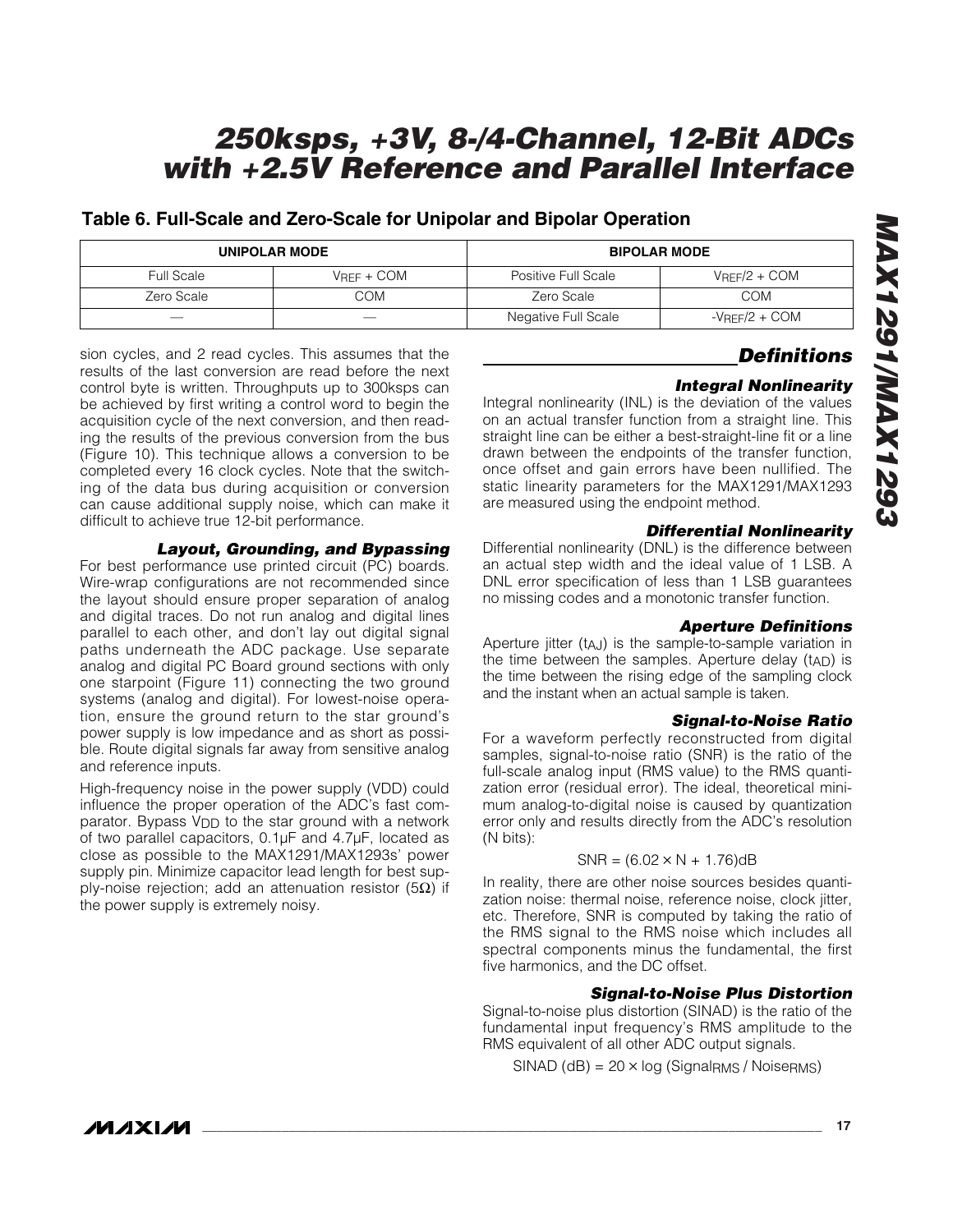

*Figure 10. Timing Diagram for Fastest Conversion*

### *Effective Number of Bits*

Effective number of bits (ENOB) indicates the global accuracy of an ADC at a specific input frequency and sampling rate. An ideal ADC's error consists of quantization noise only. With an input range equal to the fullscale range of the ADC, calculate the effective number of bits as follows:

 $ENOB = (SINAD - 1.76) / 6.02$ 

#### *Total Harmonic Distortion*

Total harmonic distortion (THD) is the ratio of the RMS sum of the first five harmonics of the input signal to the fundamental itself. This is expressed as:

$$
\text{THD} = 20 \times \log \left( \sqrt{\left( V_2^2 + V_3^2 + V_4^2 + V_5^2 \right)} / V_1 \right)
$$

where  $V_1$  is the fundamental amplitude, and  $V_2$  through V5 are the amplitudes of the 2nd- through 5th-order harmonics.

#### *Spurious-Free Dynamic Range*

Spurious-free dynamic range (SFDR) is the ratio of the RMS amplitude of the fundamental (maximum signal component) to the RMS value of the next largest distortion component.



*Figure 11. Power-Supply and Grounding Connections*

### *Chip Information*

TRANSISTOR COUNT: 5781 SUBSTRATE CONNECTED TO GND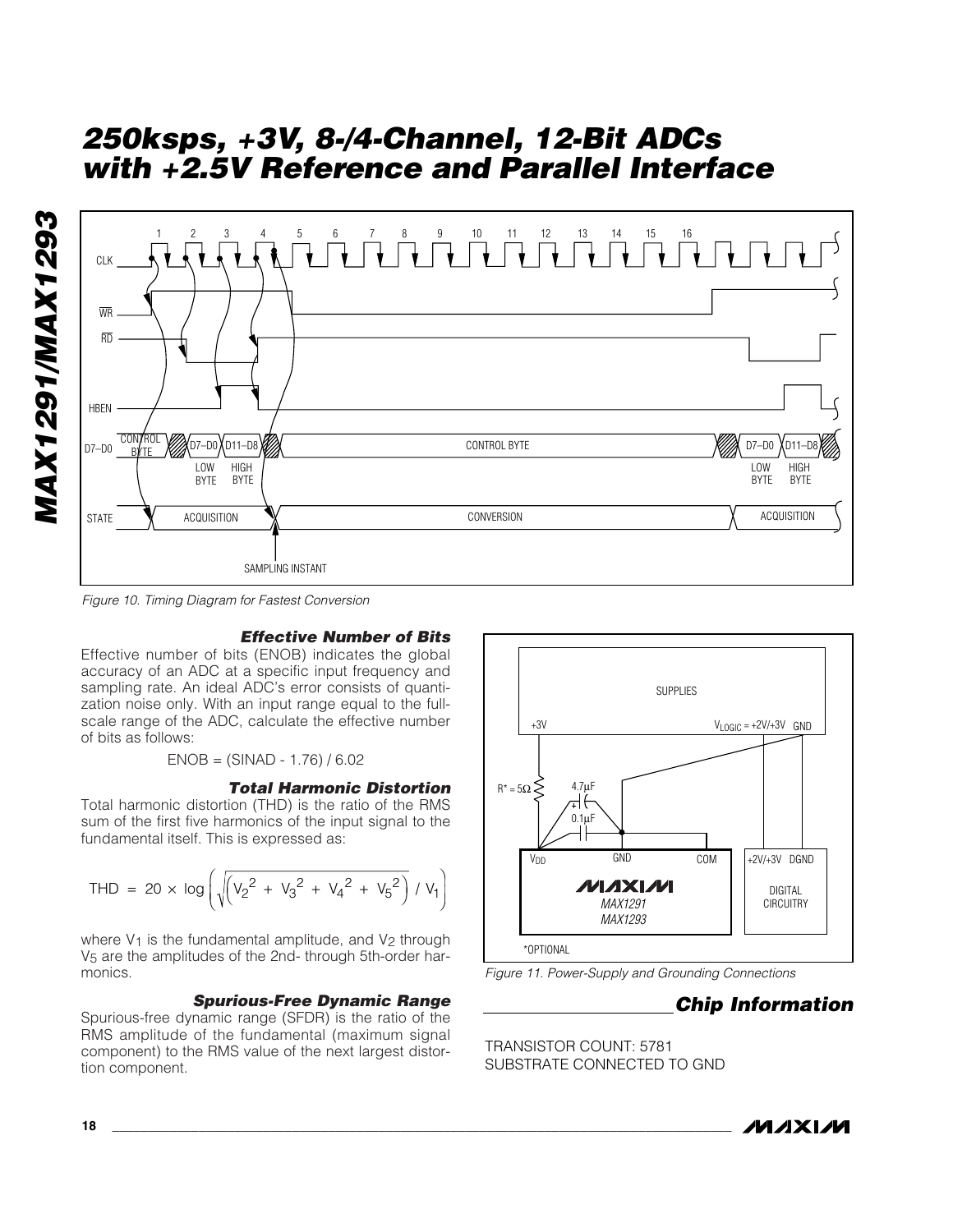

# *Typical Operating Circuits*

### *Pin Configurations (continued)*



# *Ordering Information (continued)*

| <b>PART</b>        | <b>TEMP RANGE</b>                  | <b>PIN-PACKAGE</b> | INL<br>(LSB) |
|--------------------|------------------------------------|--------------------|--------------|
| <b>MAX1293ACEG</b> | $0^{\circ}$ C to $+70^{\circ}$ C   | 24 QSOP            | $\pm 0.5$    |
| MAX1293BCEG        | $0^{\circ}$ C to $+70^{\circ}$ C   | 24 QSOP            | $+1$         |
| MAX1293AEEG        | $-40^{\circ}$ C to $+85^{\circ}$ C | 24 QSOP            | $\pm 0.5$    |
| MAX1293BEEG        | $-40^{\circ}$ C to $+85^{\circ}$ C | 24 QSOP            | $+1$         |